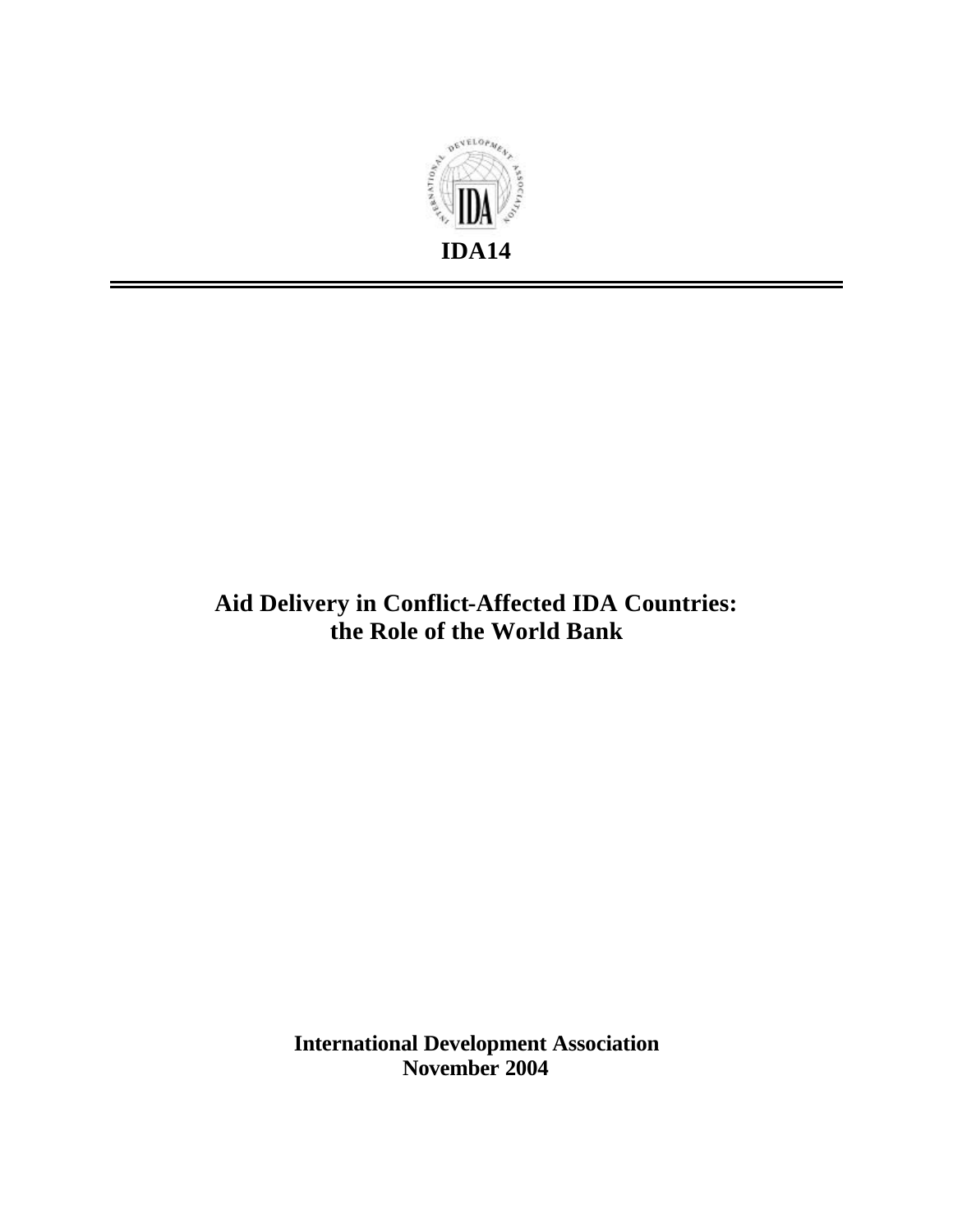# **Table of Contents**

| I.   |                                                                                    |  |
|------|------------------------------------------------------------------------------------|--|
| Π.   |                                                                                    |  |
| Ш.   |                                                                                    |  |
|      |                                                                                    |  |
|      |                                                                                    |  |
|      | Working with the Regional Development Banks and other Bodies at the Country Level7 |  |
| IV.  |                                                                                    |  |
|      |                                                                                    |  |
|      |                                                                                    |  |
|      |                                                                                    |  |
| V.   |                                                                                    |  |
|      |                                                                                    |  |
|      |                                                                                    |  |
| VI.  |                                                                                    |  |
| VII. |                                                                                    |  |
|      |                                                                                    |  |
|      |                                                                                    |  |

## Tables:

| Table 1: Post Conflict Fund (PCF) Grant Allocations to UNDP and other UN Agencies, 1997-04 12 |  |
|-----------------------------------------------------------------------------------------------|--|
|                                                                                               |  |

## Box: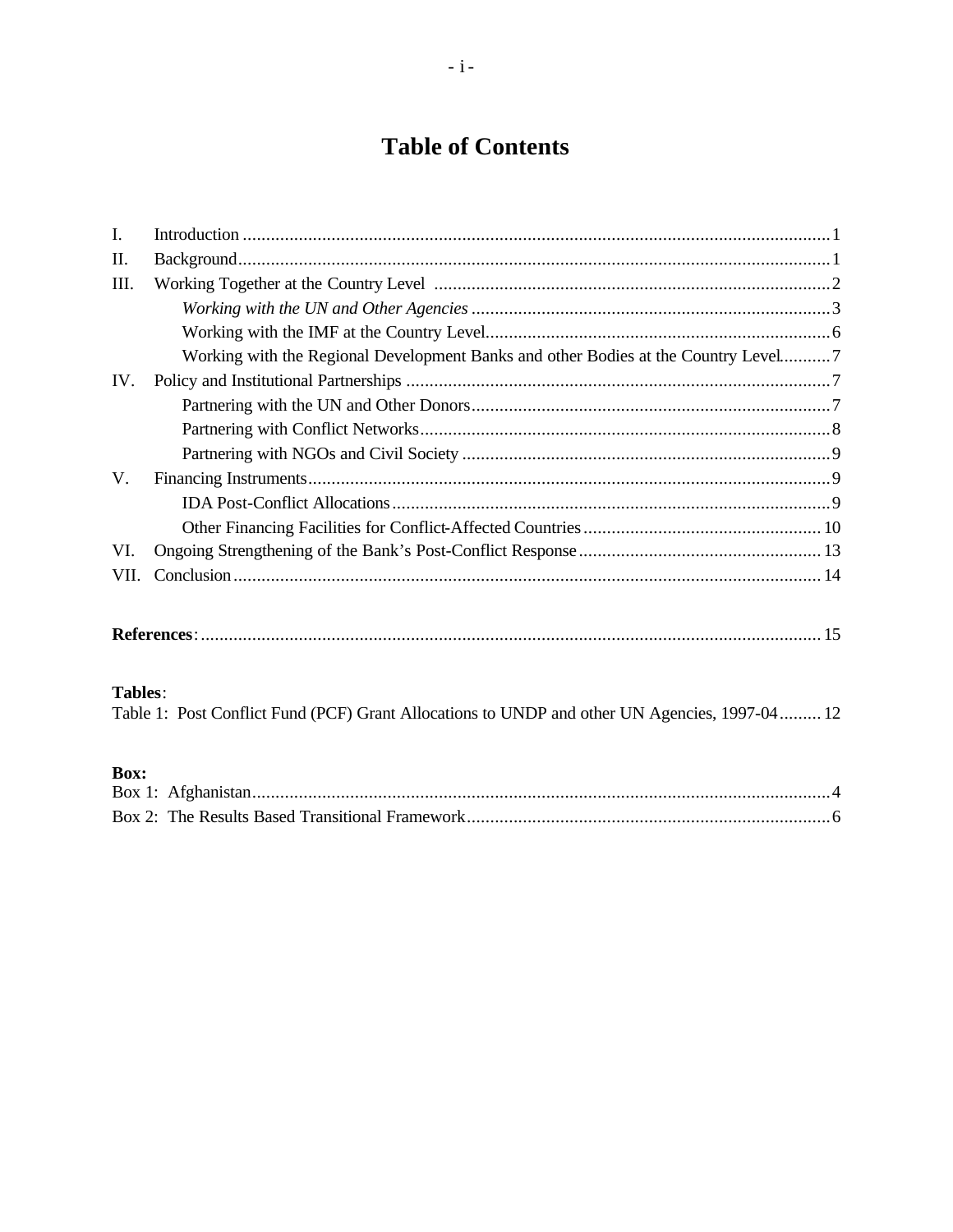|                  | <b>Abbreviations and Acronyms</b>                                   |
|------------------|---------------------------------------------------------------------|
| AsDB             | <b>Asian Development Bank</b>                                       |
| AfDB             | <b>African Development Bank</b>                                     |
| <b>AIDS</b>      | Acquired Immune Deficiency Syndrome                                 |
| ARPP             | Annual Review of Portfolio Performance                              |
| <b>ARTF</b>      | Afghanistan Reconstruction Trust Fund                               |
| BIH              | Bosnia and Herzegovina                                              |
| <b>CAR</b>       | Central African Republic                                            |
| CAS              | <b>Country Assistance Strategy</b>                                  |
| <b>CPDC</b>      | <b>Conflict Peace and Development Cooperation</b>                   |
| <b>CPIA</b>      | <b>Country Policy and Institutional Assessment</b>                  |
| <b>CPR</b>       | <b>Conflict Prevention and Reconstruction</b>                       |
| <b>CPRN</b>      | <b>Conflict Prevention and Post-Conflict Reconstruction Network</b> |
| <b>DAC</b>       | Development Assistance Committee                                    |
| <b>DDR</b>       | Disarmament, Demobilization and Reintegration                       |
| <b>DGF</b>       | <b>Development Grant Facility</b>                                   |
| DRC              | Democratic Republic of the Congo                                    |
| <b>FAO</b>       | Food and Agriculture Organization                                   |
| <b>HIV</b>       | Human Immunodeficiency Virus                                        |
| <b>IBRD</b>      | International Bank for Reconstruction & Development                 |
| <b>IDA</b>       | <b>International Development Association</b>                        |
| <b>IDP</b>       | <b>Internally Displaced People</b>                                  |
| <b>IFI</b>       | <b>International Financial Institution</b>                          |
| <b>IGAD</b>      | Inter-Governmental Authority on Development                         |
| <b>IMF</b>       | <b>International Monetary Fund</b>                                  |
| <b>LICUS</b>     | Low Income Countries Under Stress                                   |
| <b>LOTFA</b>     | Law and Order Trust Fund for Afghanistan                            |
| <b>MDGs</b>      |                                                                     |
| <b>MDRP</b>      | Millennium Development Goals                                        |
| <b>MDTF</b>      | Multi-Donor Reintegration Program<br>Multi-Donor Trust Fund         |
| MoU              |                                                                     |
| <b>NGO</b>       | Memorandum of Understanding                                         |
| <b>OECD</b>      | Non-Governmental Organization                                       |
|                  | Organization for Economic Co-operation and Development              |
| <b>OED</b>       | <b>Operations Evaluation Department</b>                             |
| <b>PCF</b>       | <b>Post Conflict Fund</b>                                           |
| <b>PCPI</b>      | <b>Post-Conflict Progress Indicators</b>                            |
| <b>PCPR</b>      | <b>Post-Conflict Performance Rating</b>                             |
| <b>PHRD</b>      | Policy and Human Resources Development Trust Fund                   |
| <b>PRSP</b>      | <b>Poverty Reduction Strategy Paper</b>                             |
| <b>RBTF</b>      | <b>Results Based Transitional Framework</b>                         |
| <b>TA</b>        | <b>Technical Assistance</b>                                         |
| <b>TSP</b>       | <b>Transition Support Program</b>                                   |
| <b>TSS</b>       | <b>Transition Support Strategy</b>                                  |
| <b>UN</b>        | <b>United Nations</b>                                               |
| <b>UNDG</b>      | United Nations Development Group                                    |
| <b>UNDP</b>      | <b>United Nations Development Programme</b>                         |
| <b>UNDPKO</b>    | United Nations Department for Peacekeeping Operations               |
| <b>UNHABITAT</b> | United Nations Human Settlements Programme                          |
| <b>UNHCR</b>     | United Nations High Commission for Refugees                         |
| <b>UNICEF</b>    | United Nations International Childrens' Emergency Fund              |
| <b>UNOPS</b>     | United Nations Office for Project Services                          |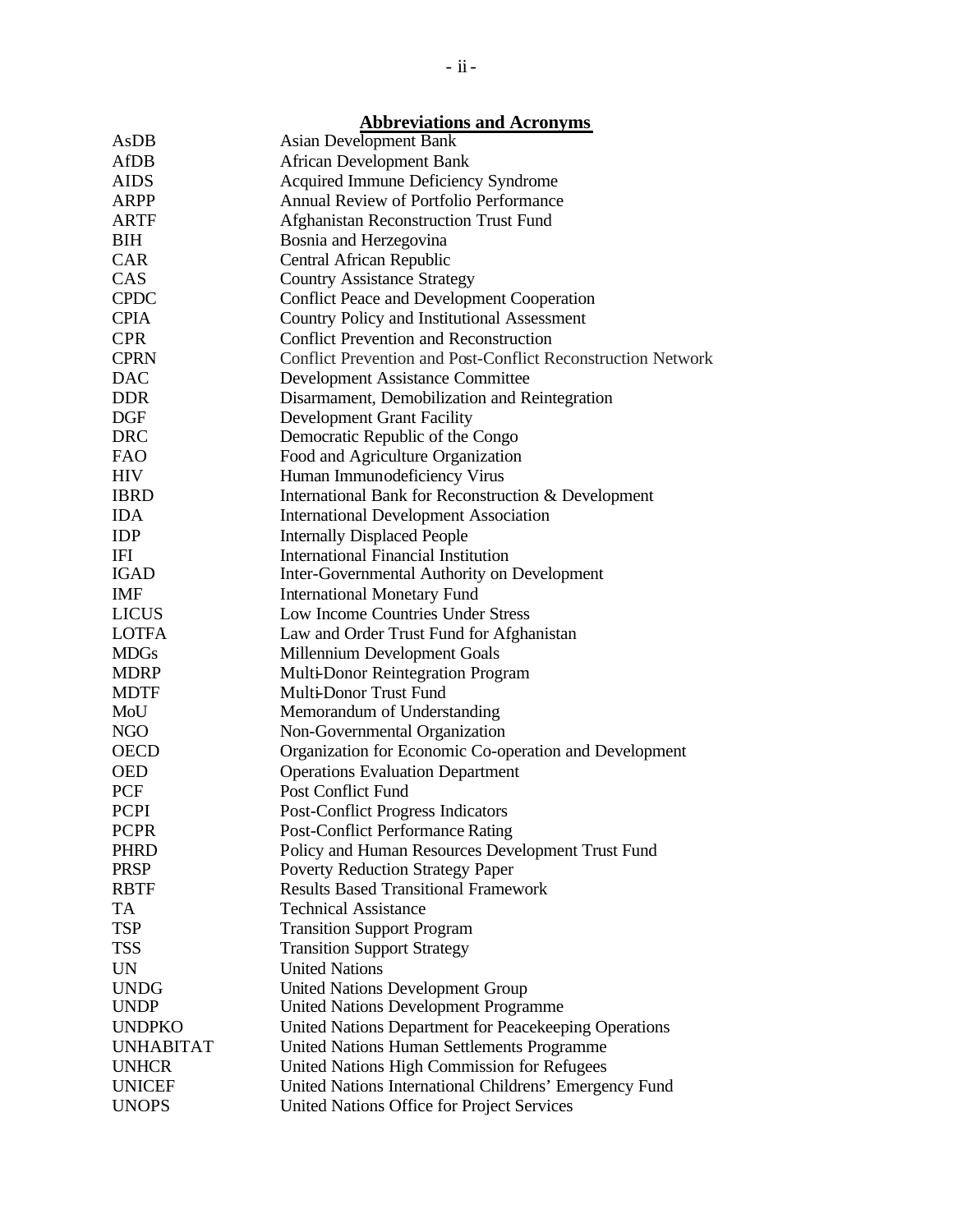## **Aid Delivery in Conflict-Affected IDA Countries: the Role of the World Bank**

#### **I. Introduction**

1. At the IDA14 Deputies Meeting in Washington on October 4-6, 2004, it was agreed that IDA would prepare a short note on the World Bank's work in Conflict-Affected Countries, with particular attention to the role of the Bank vis-à-vis other donor agencies. This note responds to that request. It describes the Bank's assistance in conflict-affected countries, how this role has evolved over time, and how the Bank works in cooperation with UN agencies and other partners.

2. Section II provides some background to the development role of the Bank in conflictaffected countries and some of the recent developments in policy in this area. Section III describes the different stages of country-level engagement and how the Bank cooperates with other agencies in fulfilling them. Section IV looks at global policy and institutional partnerships in more detail. In particular it describes how the Bank and the UN have been working on a shared strategic framework for these countries, and how the Bank is working with a range of donors in implementing that framework. Section IV provides information on the financial instruments the Bank uses in conflict-affected and post-conflict countries. Section VI goes into policy changes that are under way in the Bank to facilitate increased harmonization in a postconflict context. Section VII concludes.

#### **II. Background**

3. Conflict is a key issue for development and attainment of the Millennium Development Goals (MDGs). Conflict retards development – in effect, it represents development in reverse – and conversely, development is the best insurance against conflict. Where development is effective, countries become progressively safer from violent conflict. Where development fails, countries are at high risk of becoming caught in a conflict trap in which violence wrecks the economy, exacerbates poverty and social distress, and increases the risk of further conflict, threatening regional and at times global stability (Collier et al. 2003). The consequences of conflict are mostly borne by civilians, especially children, and by those in neighboring countries. As intra-state conflicts have accumulated and persisted, especially among low-income countries, they have generated or intensified a significant part of the global poverty problem. Since poverty is both a cause and a consequence of conflict, the World Bank's core mission of poverty alleviation is greatly affected by the persistence of violent conflict - the Bank cannot afford to stay away from conflict and its impact on poverty and development.

4. In 1998 the Operations Evaluation Department (OED) took a careful look at the institution's post-conflict performance (OED 1998). Although OED judged that the Bank's performance could be improved in a number of respects (e.g., greater efforts to rebuild human and social capital), it concluded that the institution had a definite comparative advantage in supporting the special needs of countries emerging from conflict. The links between sustainable post-conflict reconstruction and development - economic stability, sound public finances, good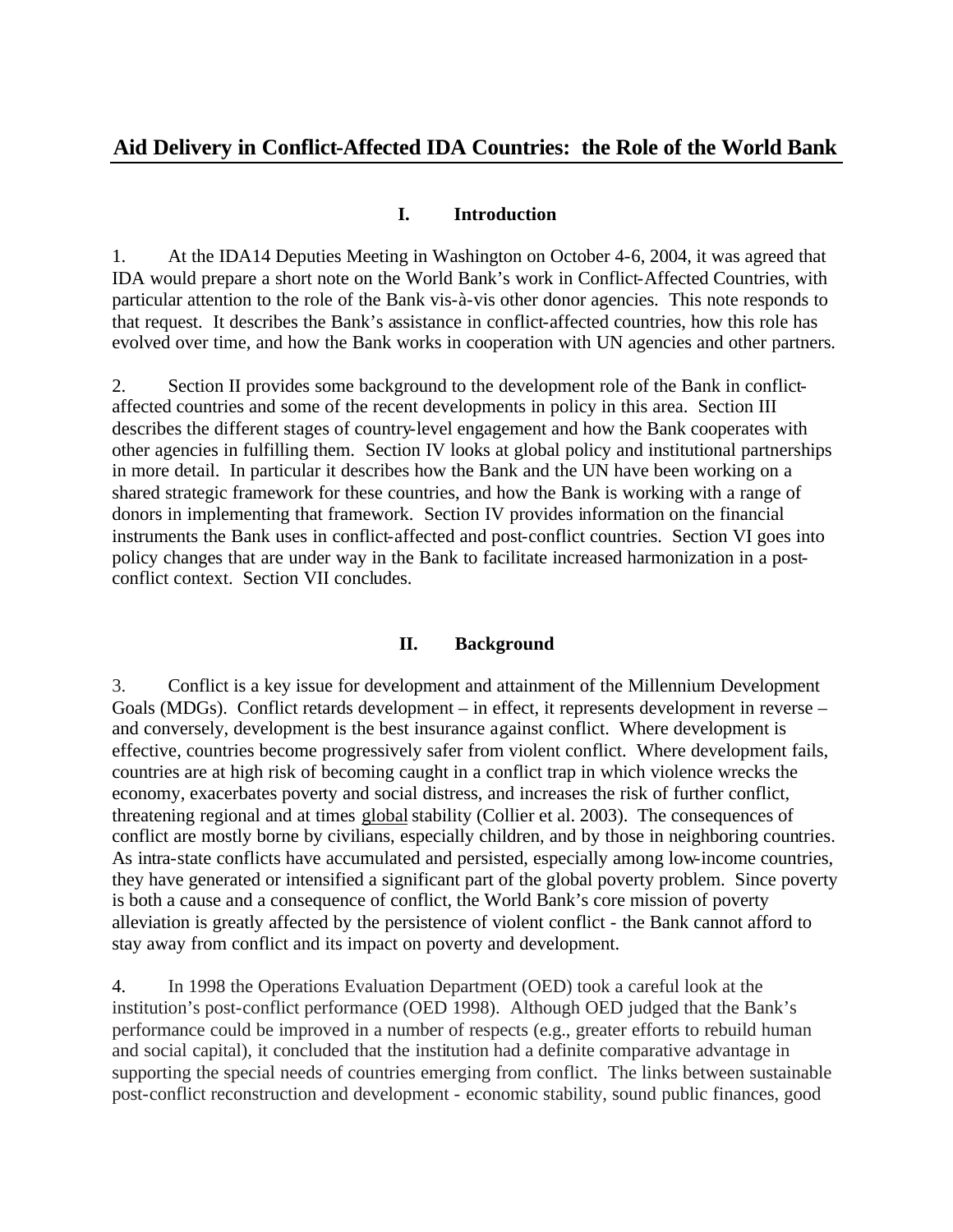governance, growth and employment generation, and access to social services - were compelling. In addition, the Bank was in a prime position to support donor coordination and assist in mobilizing substantial reconstruction funds. OED's main concern was that the Bank had addressed the special needs posed by civil conflict on an *ad hoc* basis. The evaluation recommended a deepening of Bank involvement in conflict-affected countries and called for further clarification of the Bank policy, a sharpening of the Bank's comparative advantage, and the tailoring of institutional arrangements to better assist conflict-affected countries.

5. As discussed in this paper, over the past decade or so the Bank has increasingly sought to address the conflict-development nexus in line with its overall poverty alleviation mandate. In doing so, the Bank has adapted its policies and tools to increase the flexibility and speed with which it responds to the needs of conflict-affected countries; strengthened partnerships with the international community, especially the UN system; developed its analytical and knowledge capacity to gain a better understanding of the causes and impact of conflict; and considerably expanded the level and type of resource transfers to support countries emerging from conflict. Six years on from the OED study, post-conflict reconstruction has been successfully mainstreamed in Bank operations. The Bank still has much to learn about rebuilding war-torn societies, but the processes and mindsets to learn from post-conflict experience and to try to respond rapidly and flexibly are in place and well established within the institution.

## **III. Working Together at the Country Level**

6. In January 2001 the Executive Directors approved Operational Policy/Bank Procedures 2.30 (OP/BP2.30), *Development Cooperation and Conflict,* which provides a strategic framework and sets the parameters for Bank engagement in countries affected by conflict. The World Bank has three stages of engagement in conflict-affected countries:

- A **Watching Brief** where normal Bank assistance is not possible due to conflict or its aftermath. This allows a minimum level of engagement, monitoring evolving conditions and prospects for change. As part of the watching brief the Bank may support additional activities at the request of countries or international partners. Bank activities under watching brief status have improved readiness to respond to transition opportunities, most recently in Haiti and Sudan;
- A **Transitional Support Strategy** (TSS), which is a short- to medium-term Bank assistance strategy for a country that does not have a Country Assistance Strategy (e.g., Afghanistan, Sierra Leone, Timor-Leste). Transitional Support Strategies place particular emphasis on conflict and development linkages. In Timor-Leste, for example, the Bank has been working with the UN and other donors to lead a multi-donor medium-term Transitional Support Program (TSP).
- A **Country Assistance Strategy** (CAS). After a post-conflict country successfully transitions to a more stable deve lopment environment, the Bank can revert to a normal CAS. In some instances of on-going conflict, assistance is provided under a CAS if the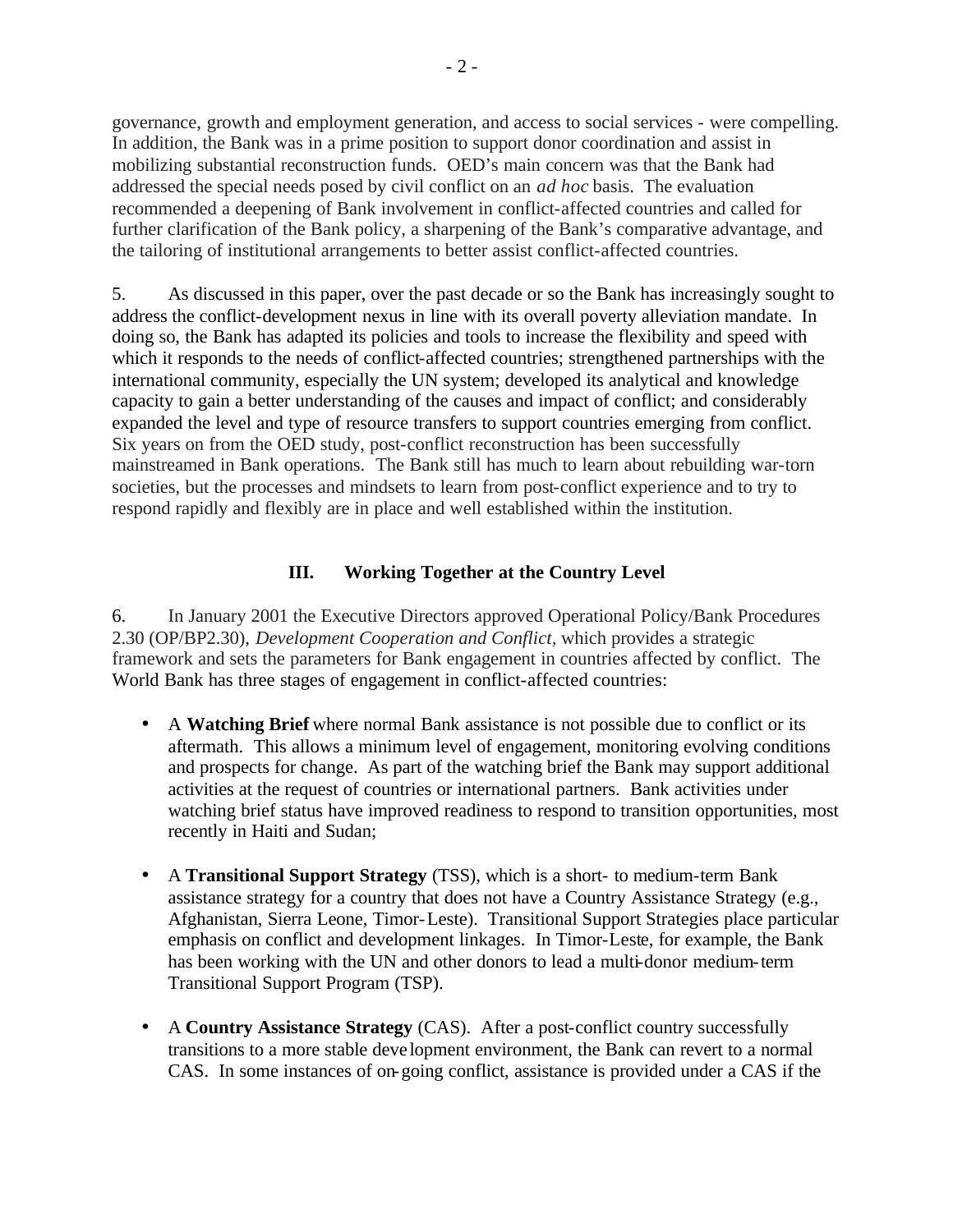Bank determines it can still assist the country meet its development objectives (e.g., Sri Lanka, Nepal, Indonesia).

#### *Working with the UN and Other Agencies*

7. All of these stages involve close partnerships with the UN system and other donors. Flexibility is a hallmark of these interventions and helps ensure readiness in fluid conflictaffected environments. While countries are under watching brief status, the Bank typically works closely with UN agencies and bilateral donors to keep abreast of basic economic and social conditions and changes in national institutions, and to contribute where possible to efforts to build capacity for social service delivery and governance reform. For example, the Bank is working with UNDP and other UN agencies in Somalia to build capacity in the livestock and health care sectors (including HIV/AIDS), and to initiate a poverty data and monitoring program. In addition the Bank may, at the request of international partners, provide input on economic issues to peace and national reconciliation processes, as has been the case in the IGADfacilitated Sudan peace talks.

8. Once a country has entered into a transition from war to peace, the Bank will, where requested by national counterparts and international donors, lead or co-coordinate a post-conflict needs assessment to help national counterparts put in place a plan and budget to guide the transition and mobilize external resources. These needs assessments are typically co-coordinated by the Bank and UNDP, in collaboration with the regional development banks and bilateral donors. Drawing on this experience, the Bank has recently collaborated in a partnership between the Conflict Prevention and Reconstruction (CPR) Unit, UNDP's Bureau of Crisis Prevention and Recovery, UNDG(O) and the Government of Germany, to produce a Practical Guide to Multilateral Needs Assessments in Post-Conflict Situations. The Guide represents an agreed framework between the Bank and the UN system and has been used effectively in Afghanistan (see Box 1), Iraq, Liberia, Haiti and Sudan to better coordinate donor efforts to determine needs and plan the reconstruction process.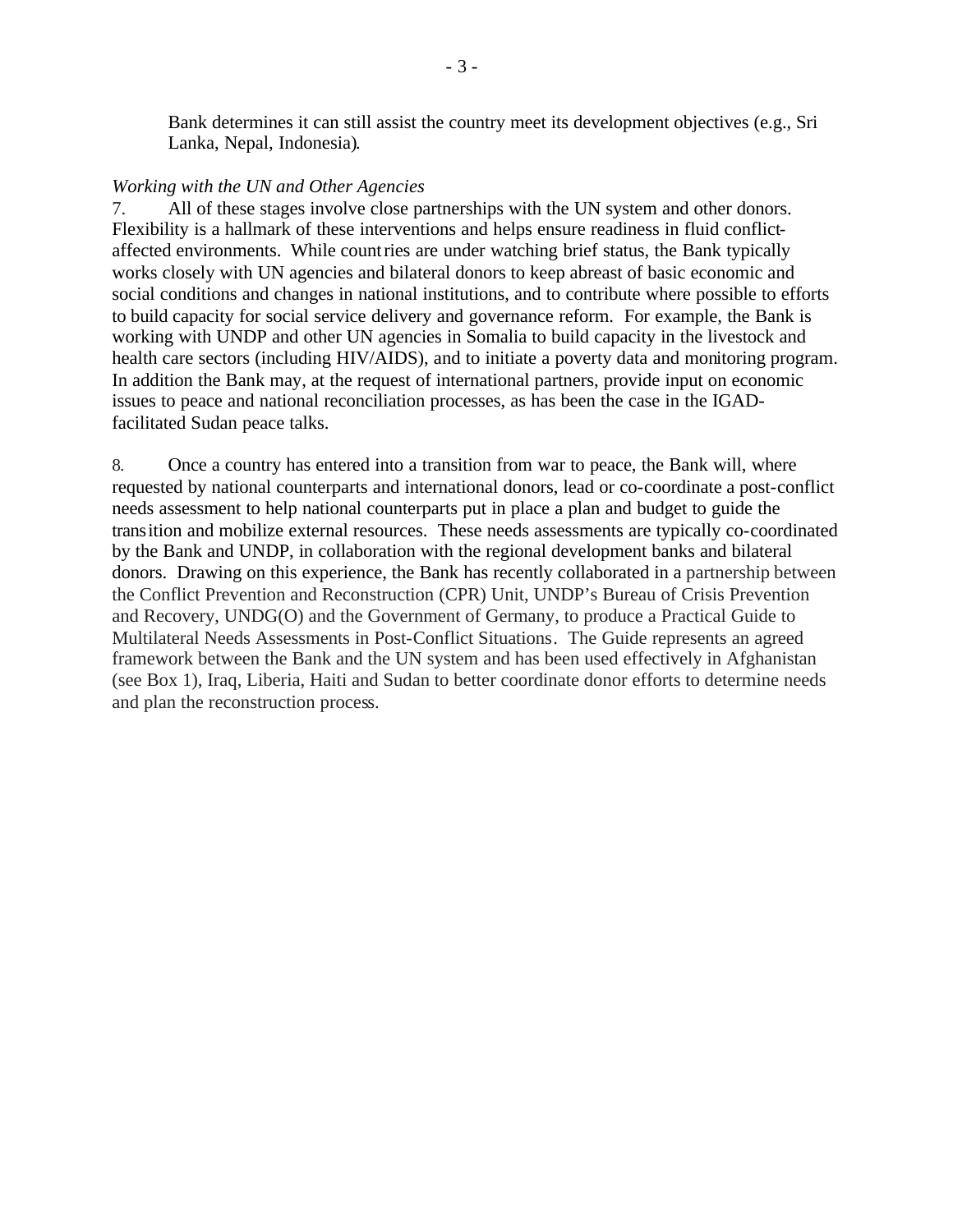#### **Box 1: Afghanistan**

Over the past two and a half years, Afghanistan has been undergoing a transition from a UN-led humanitarian assistance effort, which provided crucial social protection in the absence of an effective, developmentallyoriented state, to a large, government-led reconstruction program with state-building at its core. Evolving from that UN-led assistance program, in early 2002, the Government of Afghanistan quickly developed leadership of the post-conflict reconstruction and development agenda. A key factor in this coordinated approach is the close interaction among the various bilateral and multilateral agencies of the international community in Afghanistan, organized into ministry-led consultative groups along sectoral lines.

The Bank's engagement with the UN occurs at a number of levels: as a resource for overall strategic, political and security developments; as a partner in development strategy to support government; and as an implementing partner for national programs. Prior to the events of 2001, the Bank financed a watching brief program conducted by UNDP. In late 2001, the Bank, UNDP and the Asian Development Bank co-coordinated a postconflict needs assessment for Afghanistan. The Bank has committed substantial IDA funds to Afghanistan's reconstruction, including a pre-arrears clearance grant, and also administers the Afghanistan Reconstruction Trust Fund (ARTF).

The ARTF was establis hed in May 2002 and has received contributions of over US\$650 million from 24 bilateral donors. The ARTF has proved itself a key mechanism for channeling resources to cover the recurrent costs of government and to finance priority investments. As members of the ARTF Management Committee, partners from the UN engage in monthly interactions with the Bank on administrative and strategic decisionmaking as well as priority setting for the ARTF. In addition, the ARTF has provided resources to the Law and Order Trust Fund for Afghanistan (LOTFA), managed by UNDP to support the nascent police force in Afghanistan.

The agencies of the UN play a key role as implementation partners to the Government and are engaged in a number of contracts under IDA funded programs. These include UNOPS which has an implementing role in the National Emergency Employment Program financed in part through a US\$39 million IDA credit/grant, and the FAO which is providing management of the US\$40 million Emergency Irrigation Rehabilitation Program. Under the IDA-funded National Solidarity Program, which supports community-driven initiatives based on locally elected councils throughout the country, the Bank worked with UN Habitat through the Ministry of Rural Reconstruction and Development. UN Habitat was also a key partner in the design of the Kabul Urban Reconstruction Program, supported through a US\$25 million IDA credit.

The World Bank maintains close and collaborative links with the various agencies of the UN in Afghanistan. Since its re-engagement in Afghanistan, the Bank has gained from the interaction with the United National Assistance Missions to Afghanistan for political and strategic insights pertaining to that organization's mandate. In addition, the UN-managed security process is a vital part of the everyday functioning of the World Bank's country office in Kabul as well as for field visits throughout the country. These links benefit the Bank both by providing insights into areas that affect, but fall outside of, the Bank's mandates, as well as by facilitating more routine matters of staff well-being, crucial to the effective functioning of the program.

These provide a few illustrations of the close interaction between the World Bank and agencies of the United Nations in Afghanistan. Cooperation, based on the comparative advantage of the respective institutions, also allows for interaction in strategy formulation and policy development, for example in areas such as regional trade and private sector development, as well as in program implementation.

9. Following on from this initial planning and budgeting exercise, the Bank is in general requested to provide assistance to rebuild core public finance systems and support the transition from the short-term recovery plan to a longer-term poverty reduction strategy. In close cooperation with the International Monetary Fund (IMF), the Bank is often requested to lead dialogue and donor activities in these areas. The Bank does not provide humanitarian relief or possess technical expertise on political or security sector governance issues; recognizing,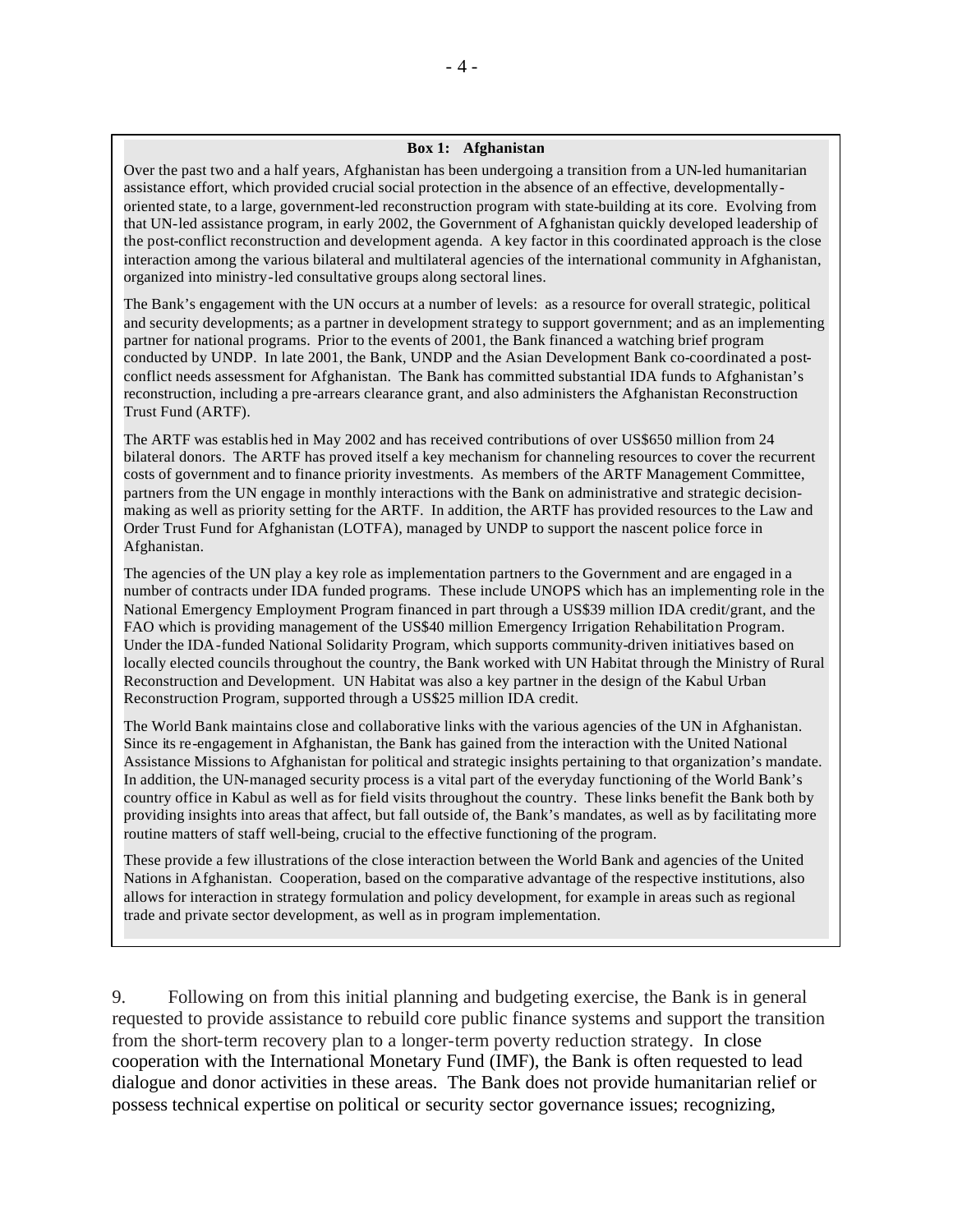however, that these areas are central to post-conflict recovery and have strong development linkages, the Bank now works much more closely with other development partners such as UNDP, UN-DPKO, regional organizations and bilateral donors, who have the expertise to lead dialogue and coordinate assistance in these areas. A recent example is the development of results-based transitional frameworks in Liberia, Haiti and the Central African Republic (CAR), and the on-going preparatory exercise in Sudan, where the Bank is working closely with national counterparts, the UN, regional organizations, IFIs and bilateral donors to develop integrated transitional plans.

10. Reconstruction and development planning, economic policy and public finance management form an important focus for the technical assistance and policy dialogue work of the Bank in post-conflict environments, but they are not the major cost item: the majority of IDA post-conflict assistance is devoted to sectoral reconstruction and, where needed, transitional budget support. The Bank may provide financing and technical expertise to specific reconstruction sub-sectors within its mandate and institutional capacity. Areas of sectoral emphasis will vary from country to country depending on needs and priorities identified by national counterparts; on financing gaps; and on the availability of support from other donors. Examples of different country arrangements for sectoral collaboration and division of labor are given below:

- In many post-conflict countries, the Bank finances joint recovery programs in the social sectors which work with UN agencies such as UNICEF and WHO, to help make the transition from emergency non-governmental service provision to public sector management (e.g., Timor-Leste, Kosovo, Sri Lanka). In situations where these sectors are strongly supported by other donors (e.g., Liberia), they will not be the focus of IDA's financial support;
- In several post-conflict countries, the Bank's program has a strong emphasis on the reconstruction of large-scale physical infrastructure (e.g., Democratic Republic of the Congo (DRC), Bosnia and Herzegovina (BIH)); in some cases this area is strongly supported by other donors (e.g., the Asian Development Bank and the Government of Japan in Timor-Leste) and hence is not the focus of IDA's assistance;
- In some countries the Bank works with UN agencies and bilateral donors to support demobilization and reintegration activities which are critical to the realization of a peace dividend and face large financing gaps (e.g., Eritrea, the Great Lakes region,  $^1$  Sierra

 $\overline{a}$ 1 The Bank-administered Multi-Donor Reintegration Program (MDRP) for the Greater Great Lakes is carried out in close collaboration with UN peace-keeping missions in those countries, UNDP, UN specialized agencies and bilateral donors. In spite of earlier difficulties due to the uniqueness of the MDRP partnership, working relations with UNDP have improved, as has the development of a common approach amongst the MDRP donor group. MDRP is now providing approximately \$24 million to UNDP to finance Disarmament, Demobilization and Reintegration (DDR)-related activities in DRC, CAR and Angola, and \$8.5 million to UNICEF to support the demobilization and reintegration of child-soldiers in Burundi and the DRC. The MDRP has provided important harmonization lessons for the Bank, in particular on fiduciary issues where the lack of a common framework between the Bank and the UN caused initial delays; these areas are now being addressed at a Bankwide level through the development of framework agreements and revision of the Bank's emergency policies and guidelines.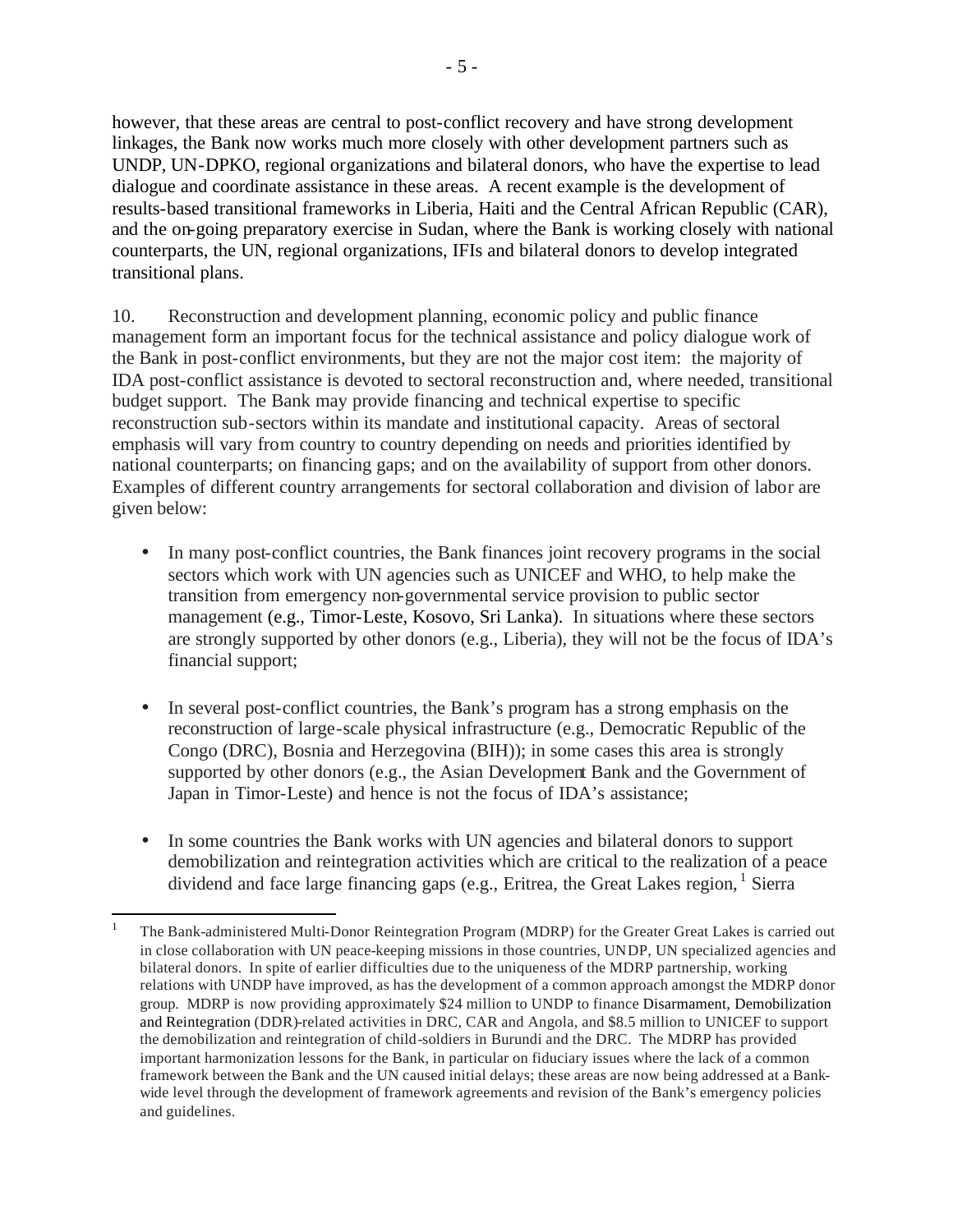Leone); in others (Liberia, Afghanistan) a division of labor was agreed upon with UNDP for the latter to take the lead on demobilization and reintegration.

11. Each post-conflict setting presents very different challenges. The Bank's approach is to evaluate each case on its merits, and determine its role based on: the Bank's own comparative advantage and available organizational capacity; the preferences of national counterparts; and the willingness of other donors to provide technical support and finance in different areas. As there is no one-size-fits-all solution to post-conflict reconstruction, this approach ensures the necessary flexibility and adaptability to each country setting. This country-driven approach does require early and strong donor coordination to arrive at a division of labor appropriate to each country context and to make more effective use of aid for post-conflict recovery. In order to improve donor coordination, the Bank has recently been working closely with UNDP and donor partners on the concept of a Results Based Transitional Framework (RBTF), based on the processes which emerged at country level in Timor-Leste and Liberia. For new post-conflict governments, the RBTF provides a simple and effective tool to monitor progress and revise plans; for donors it can operate as a basic national development framework to assist in prioritizing and harmonizing assistance (see Box 2).

#### **Box 2: The Results Based Transitional Framework**

RBTFs can provide a way to apply the poverty reduction strategy principles of a unified, country-driven plan to early post-conflict settings. They are based on five core principles, derived from the Rome Declaration and its harmonization agenda but adapted to the circumstances of post-conflict countries. RBTFs need to be **simple**, **selective** , **integrated across political, security, economic and social aspects of recovery**, **nationally owned**, and have **sufficient donor buy-in**. They promote the use of outcome indicators and monitorable targets, including intermediate indicators to track the progress of recovery programs. The frameworks function as management tools for strategic planning and implementation monitoring and an umbrella for donor coordination. In this way, the frameworks can become compacts of joint responsibilities between the country authorities and the donor community. By enhancing transparency across the board, RBTFs can create strong incentives to achieve more visible results in post-conflict reconstruction and provide a basis for participation and domestic scrutiny by civil society organizations. The Bank is undertaking a review of recent experience with RBTFs in order to distill good practices and to prepare a guidance note for staff.

#### *Working with the IMF at the Country Level*

12. The IMF provides assistance to countries emerging from conflict in three ways: technical assistance with a focus on rebuilding capacity to formulate and implement economic policies; economic policy advice; and financial assistance, including through the IMF's emergency postconflict assistance facility. Emergency post-conflict assistance can be provided in those situations where: (i) there is an urgent balance of payments need to help rebuild reserves; (ii) the country's institutional and administrative capacity is disrupted as a result of the conflict so that the member country is not yet able to develop and implement a comprehensive economic program that could be supported by a Fund arrangement; (iii) there is nonetheless sufficient capacity for policy planning and implementation, and demonstrated commitment on the part of the authorities; and (iv) Fund support would be part of a concerted international effort to address the aftermath of the conflict.

13. IMF staff are in the process of reviewing the Fund's experience in assisting post-conflict countries, to see if there are lessons to be learned and ways to make the assistance more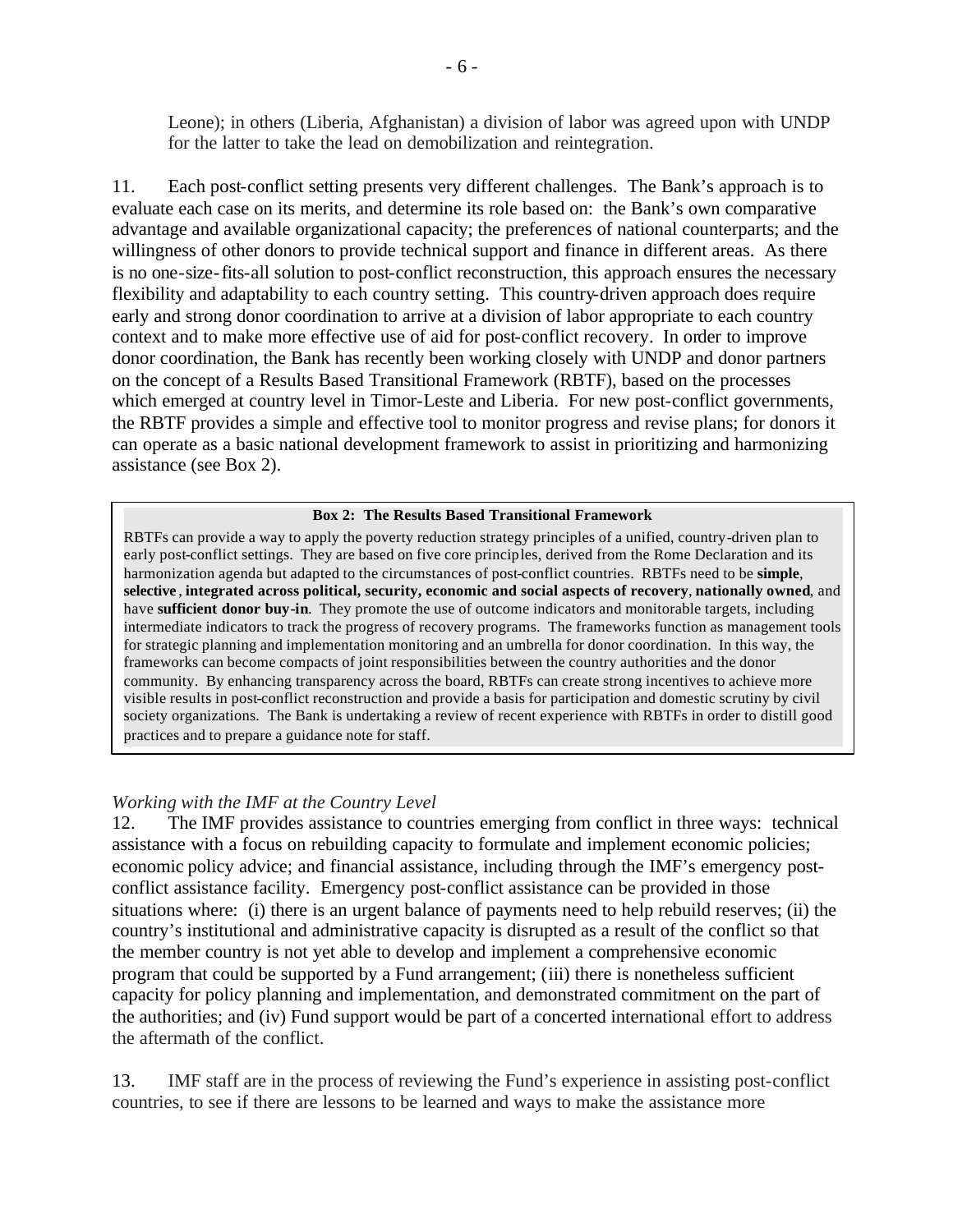effective. The Bank will continue to work closely with the Fund in a number of key areas, including the need to apply the PRSP framework flexibly in conflict-affected countries, the clearance of arrears and early access to HIPC in post-conflict countries. The Bank and the IMF have been collaborating closely on economic recovery and rebuilding public finance systems in Timor-Leste, Afghanistan, Liberia and other post-conflict country programs; the Central African Republic is a recent example of particularly close collaboration between the Bank and the Fund in helping government to develop and implement its results-based transitional framework , in conjunction with UNDP, the European Commission and the Government of France.

*Working with the Regional Development Banks and other Bodies at the Country Level* 14. Over the past decade, regional development banks have become important actors in international efforts to assist conflict-affected countries, and they have been strengthening their capacities in conflict mitigation and post-conflict reconstruction. In post-conflict countries or regions, such as Cambodia, Timor-Leste, and Mindanao in the Philippines, the Bank and the Asian Development Bank (AsDB) are closely coordinating their activities. Collaboration with AsDB, as well as with the Islamic Development Bank, is also being strengthened in the reconstruction of Afghanistan. A Memorandum of Understanding (MoU) between the African Development Bank (AfDB) and the World Bank, including with regard to post-conflict collaboration, is being operationalized. As part of this agreement, the Bank is discussing extending Bank training in conflict and development to staff from AfDB. In Latin America, the Bank has worked closely with the Inter-American Development Bank in supporting donor coordination and reconstruction programs in Central America, and more recently in formulating an approach to Haiti, also in collaboration with the Organization of American States and the Pan-American Health Organization.

## **IV. Policy and Institutional Partnerships**

## *Partnering with the UN and Other Donors*

15. A shared strategic framework with other stakeholders is particularly critical in conflict settings. The increasingly complex political, social, economic and international dimensions of conflict require strong policy coherence. This in turn will require bilateral donors, the IFIs and the UN system to build greater consensus on the sequencing and linkages between political, security, economic and social interventions and approaches.

16. Last Fall, the Secretary General of the UN set up a *High-Level Panel on Threats, Challenges and Change*, which is tasked with examining the major threats and challenges to the collective security system and with proposing ways to reform the international system. The Bank has been engaged in the consultation process, and, in an informal manner and by request, it has shared its analysis and understanding of development, economic and financial issues, and their linkages to peace and security.

17. The *Millennium Declaration* and the Secretary General's *Report on the Prevention of Armed Conflict* (2000) called for a paradigm shift from a culture of reaction to a culture of prevention, and set out a vision to develop the conflict prevention capacity of the UN. At the invitation of the UN, the Bank has joined several UN standing bodies with observer status: the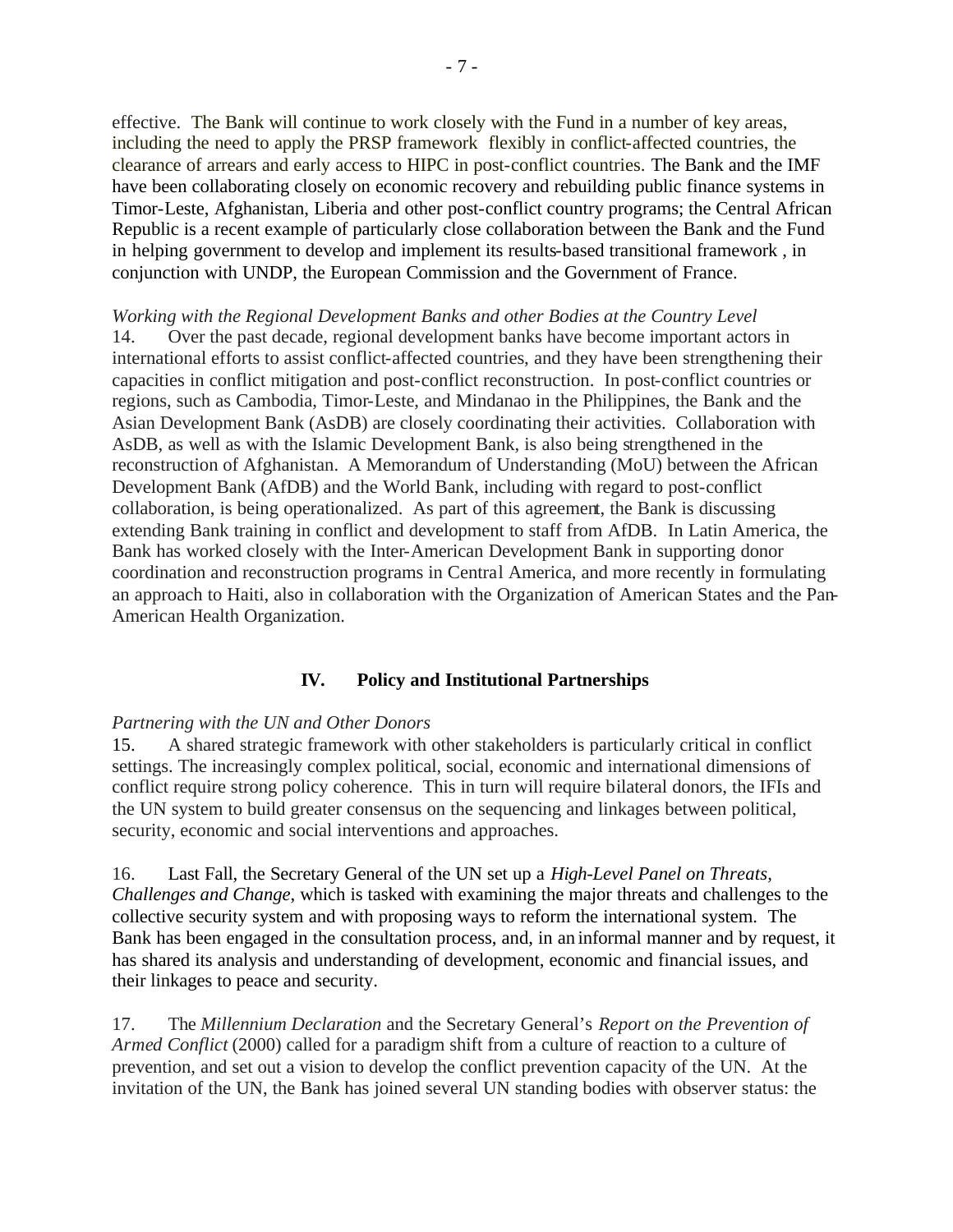Executive Committee on Peace and Security, a high-level advisory and coordinating body; the Framework Team for Coordination, a mechanism for early warning and preventive action among the UN participating agencies and departments; and the UN Development Group. Newlydesigned transitional frameworks could more effectively help strengthen coordination with UNHCR and UNDP during conflict emergencies and the humanitarian and relief phases of postconflict reconstruction. The Bank also takes part selectively in the Mine Action Advisory Group and has developed policies and guidelines for demining projects. In addition to the standardized framework for needs assessments in post-conflict settings, developed jointly with UNDP/UNDG and discussed above, two important collaborative efforts have been recently agreed with the UN.

- The first is the effort to address the 'relief to development gap' in collaboration with UNHCR and other UN agencies. The Bank is supporting the piloting of UNHCR's innovative '4Rs' (Repatriation, Reintegration, Rehabilitation and Reconstruction) concept. In three pilot '4Rs' countries (Eritrea, Sierra Leone and Sri Lanka), UNHCR, UNDP and the Bank agreed in 2002 to put basic collaborative principles into action i.e. improve inter-agency collaboration; ensure full ownership of the respective country teams; secure commitment and ownership of governments; and leverage donors' political support. The '4Rs' initiative is an innovative approach that, if effectively managed, could foster country-specific, country-driven and flexible efforts, in the quest to bridge repatriation, reintegration, rehabilitation and reconstruction processes and promote durable solutions for refugees and displaced populations;
- The second axis of collaboration is around the LICUS partnership with UNDP which, in line with the recommendations of the LICUS Task Force, includes joint work at both the country and the policy level. Two fully joint strategies in LICUS (Somalia and Togo) are underway, together with four partnerships to support the use of Results-Based Transitional Frameworks (Liberia, Haiti, Sudan and CAR). The Bank and UNDP are also co-sponsoring, with the OECD/DAC and the European Commission, a conference on fragile states to be held in London in January 2005. In the run-up to the conference, the Bank and UNDP have been collaborating closely on research and policy discussions on planning frameworks, aid instruments and aid allocations in fragile states.

### *Partnering with Conflict Networks*

18. The Bank has played an active role in contributing to policy formulation, and in disseminating and facilitating the exchange of knowledge among key players working on conflict-related issues. This is a critical two-way street, as the Bank also gains tremendously from the knowledge and experience of external partners. The Bank is an active member of two key international conflict networks designed to exchange knowledge and experience in the conflict field. The first is the OECD/DAC Network on Conflict, Peace and Development Cooperation (CPDC). The Bank participated actively in CPDC's extensive work to develop guidance on conflict prevention for OECD members, issued in 2001 as *The DAC Guidelines: Helping Prevent Violent Conflict* (OECD 2001). The second is the Conflict Prevention and Post-Conflict Reconstruction Network (CPRN), which the Bank helped to establish and is a more informal network of agencies, governments, NGOs and think tanks involved in conflict-related work. CPRN has a rotating chair and a focus on implementation issues as a complement to OECD/DAC's focus on policy development.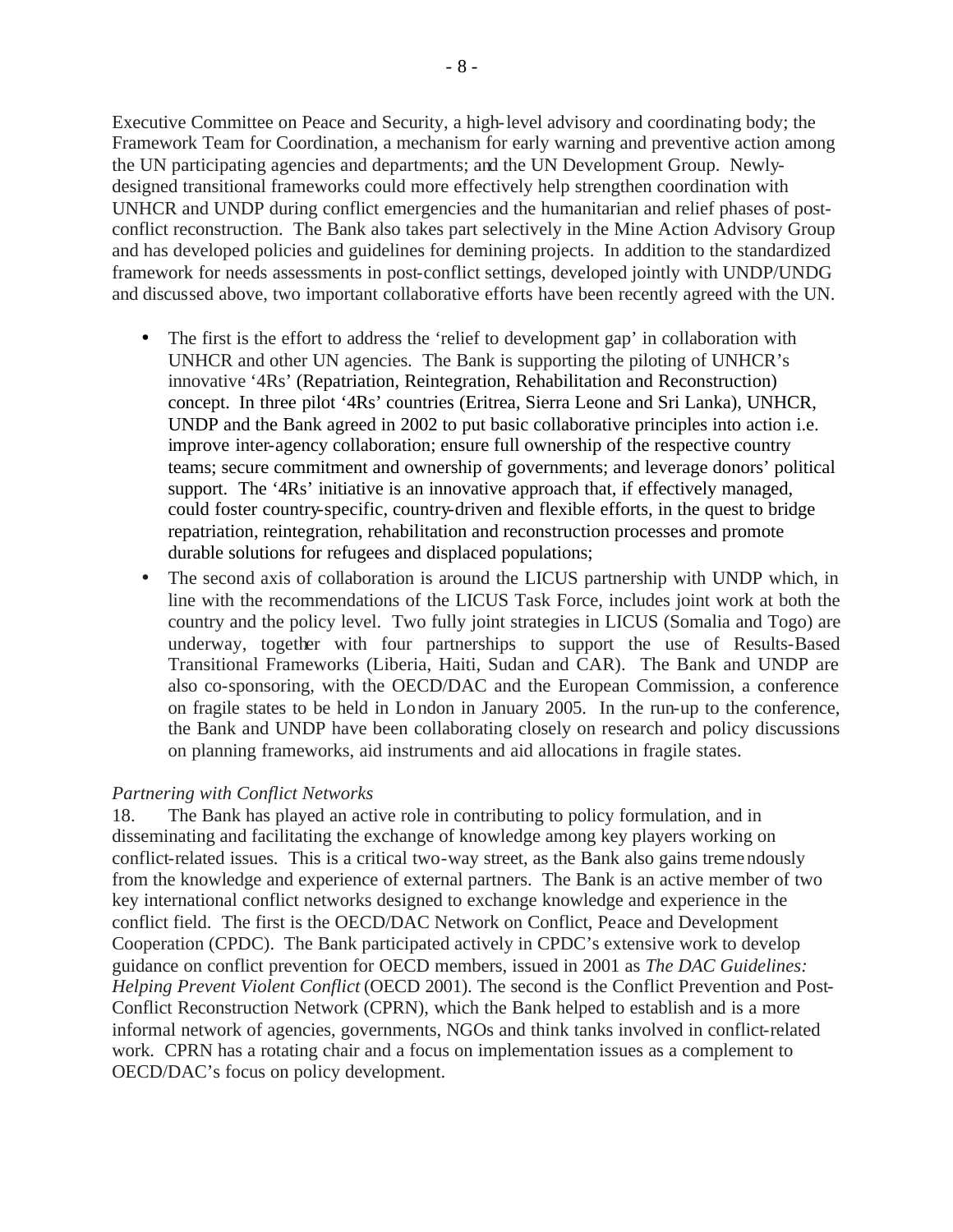#### *Partnering with NGOs and Civil Society*

19. NGOs and other civil society organizations participate actively in many Bank programs in conflict-affected countries. At a broader level, the Bank held consultations and discussions with key international NGOs in preparing OP/BP 2.30 and has since maintained an active dialogue with interested NGOs on its implementation. In addition, NGOs are major recipients of Post Conflict Fund (PCF) grants. Over 30 non-governmental entities have received PCF grants, including: Save the Children, Catholic Relief Services, CARE, the International Federation of Red Cross and Red Crescent Societies, International Committee of the Red Cross and ACTIONAID, as well as a number of local NGOs.

#### **V. Financing Instruments**

#### *IDA Post-Conflict Allocations*

 $\overline{a}$ 

20. Over the past six years, IDA has expanded its ability to support countries recovering from conflict by strengthening its direct assistance to conflict and post-conflict countries through increased financial resources and by introducing a new policy framework.

21. The allocation procedure for severely impacted<sup>2</sup> post-conflict countries was developed and implemented on a trial basis during IDA12, and formally adopted as part of IDA13. This allocation procedure has since been modified; details of the current methodology are attached as an annex to this paper. At this time, nine IDA countries are eligible for special post-conflict allocations: Afghanistan, Angola, Burundi, DRC, Republic of Congo, Côte d'Ivoire, Eritrea, Sierra Leone, and Timor-Leste (in addition, Liberia and Sudan are expected to qualify in the near future). The procedure aims to set out a systematic framework for providing, for a limited period, allocations in excess of what would normally be allocated with respect to the country's performance, as measured by the CPIA. This is done so as to help solidify peace and kickstart stabilization and reconstruction. It also improves the predictability of resource flows to postconflict countries, improves the basis for judging resource needs, and ensures equity of treatment across countries and regions. Furthermore, the procedure puts in place a set of performance indicators adapted from the CPIA, which have been specifically tailored to the circumstances of post-conflict countries and focus on performance in areas that are most relevant in post-conflict settings, including security and reconciliation.

22. In order to allocate its resources effectively, IDA began in IDA12 to use a new framework for calibrating its response to different phases of the post-conflict period: (i) the first stage where there would be limited or no IDA involvement before the end of the conflict; (ii) a second stage during the recovery period – typically 4 years, as codified at the IDA13 Mid-term Review – where IDA allocations may well need to be in excess of the regular allocation norm; and (iii) a final stage where a phase down back to regular IDA allocations, as conditions in the

<sup>2</sup> The intensity of the conflict is judged on the basis of the degree to which exceptional assistance will be needed for reconstruction efforts. The three key dimensions of conflict intensity are: (i) the extent of human casualties directly or indirectly caused by the conflict; (ii) the proportion of the population that is either internally displaced, or in exile; and (iii) the extent of physical destruction, e.g., isolated, local, regional etc. Generally it is expected that eligible countries would be those that have experienced highly intensive conflicts as measured across one or more of these three dimensions.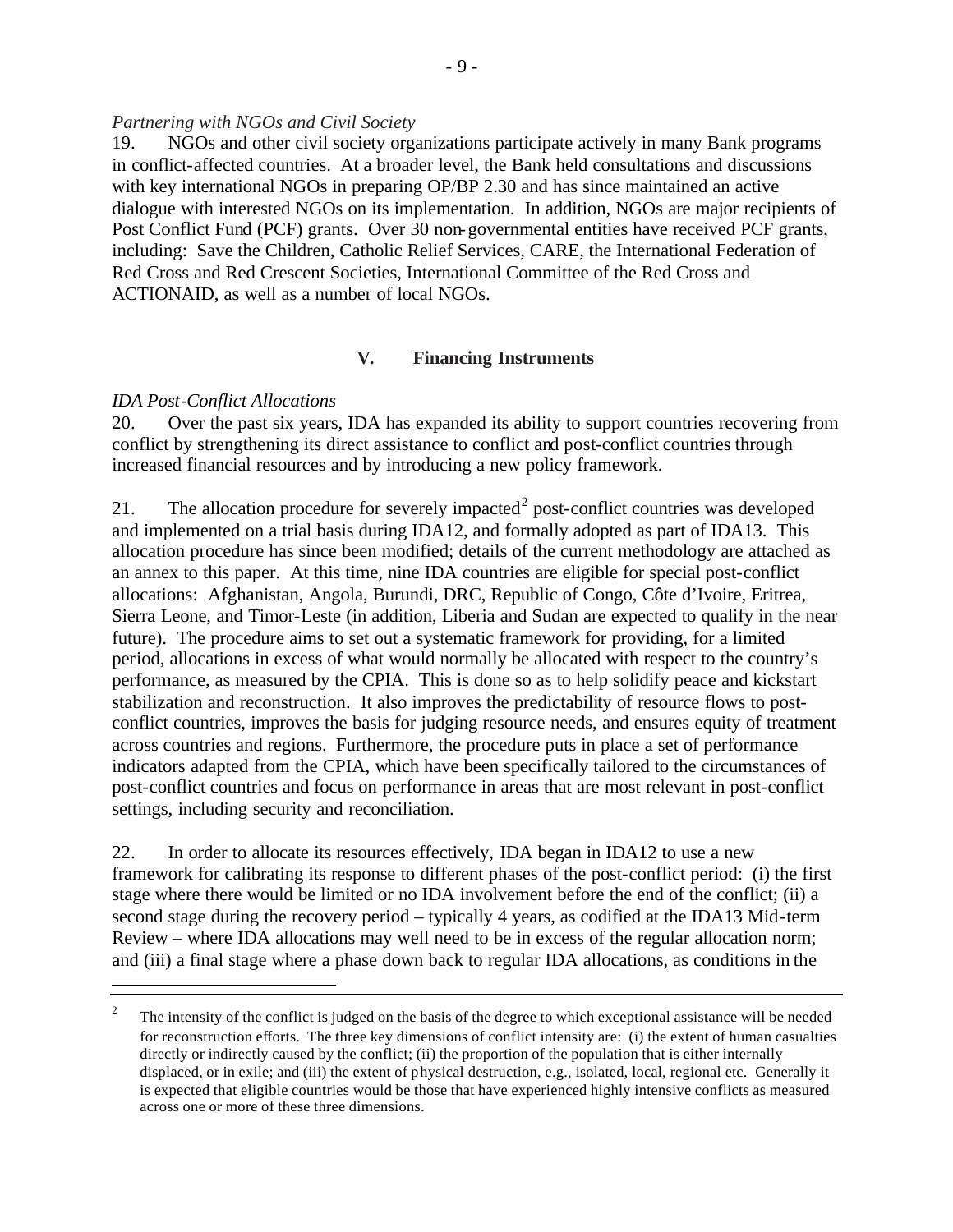country normalize, is appropriate.<sup>3</sup> This approach sharpens the focus on performance, and also emphasizes the need for judgment to take account of the complexities and heterogeneity of postconflict situations.

23. Within this framework, IDA has greatly stepped up its commitments to post-conflict countries. IDA approved fifteen loans to five eligible post-conflict countries during IDA12, totaling \$815 million, and commitments to post-conflict countries have significantly increased in IDA13, amounting to \$3.2 billion as of September  $2004<sup>4</sup>$ .

24. In addition, in view of post-conflict countries' vulnerability during the early stages of reconstruction, the IDA13 agreement provides that these countries can get up to 40 percent of their allocation as a grant, and also allows for grants to be made available in special cases for use in territories within member countries that are under UN administration on an interim basis (the latter provision is used to provide grants to Kosovo). As a result, of the \$3.2 billion so far committed in IDA13 to post-conflict countries, \$1.0 billion has been in the form of 29 grants for post-conflict situations. These grants provide a very important source of support for postconflict countries, enabling them to receive relatively high net transfers.

25. Enhancements to the post-conflict framework.During the IDA13 Mid-term Review, IDA Deputies supported measures to stretch out the phasing of the special post-conflict allocations while keeping the same total allocation. Starting in FY04, eligible countries are receiving the special post-conflict allocation for four years instead of three previously, and there will be three years of transition to the normal PBA allocation instead of the previous two. This approach gives country teams greater flexibility in stretching annual commitments to support country programs. In addition, experience during IDA13 – in particular with the Haiti transition – has shown that special consideration may be needed to cover failed states where recent loss of life and physical destruction have not been high enough to qualify for exceptional post-conflict assistance, but where exceptional assistance is nevertheless required to rapidly rebuild core financial, administrative and service delivery institutions which have ceased to function. Decisions in such cases, which are rare, have been made on an individual basis, which was seen as preferable to setting new criteria to overlay the rules that determine exceptional post-conflict assistance.

## *Other Financing Facilities for Conflict-Affected Countries*

26. IDA has been and remains a key instrument for financial assistance in conflict-affected countries but it does leave some gaps in special cases. Recognizing the need for exceptional financial assistance to post-conflict countries, IDA Deputies and Bank Executive Directors have also established specific financing facilities to provide assistance in conflict-affected and postconflict countries, thereby laying the basis for new modalities that can be mobilized to provide rapid transitional assistance prior to IDA engagement. These new modalities include three trust funds as well as a number of other mechanisms<sup>5</sup>:

 $\frac{1}{3}$ IDA's Performance-based Allocation System: Current and Emerging Issues. October, 2004.

<sup>4</sup> This benefited the nine eligible countries listed above, plus Guinea Bissau (now back to normal allocations), and Kosovo.

<sup>&</sup>lt;sup>5</sup> A further discussion of the role of trust funds in capacity building in IDA countries is provided in a companion paper, "IBRD/IDA Capacity Building: Support from Trust Funds", IDA, November 2004. In addition to the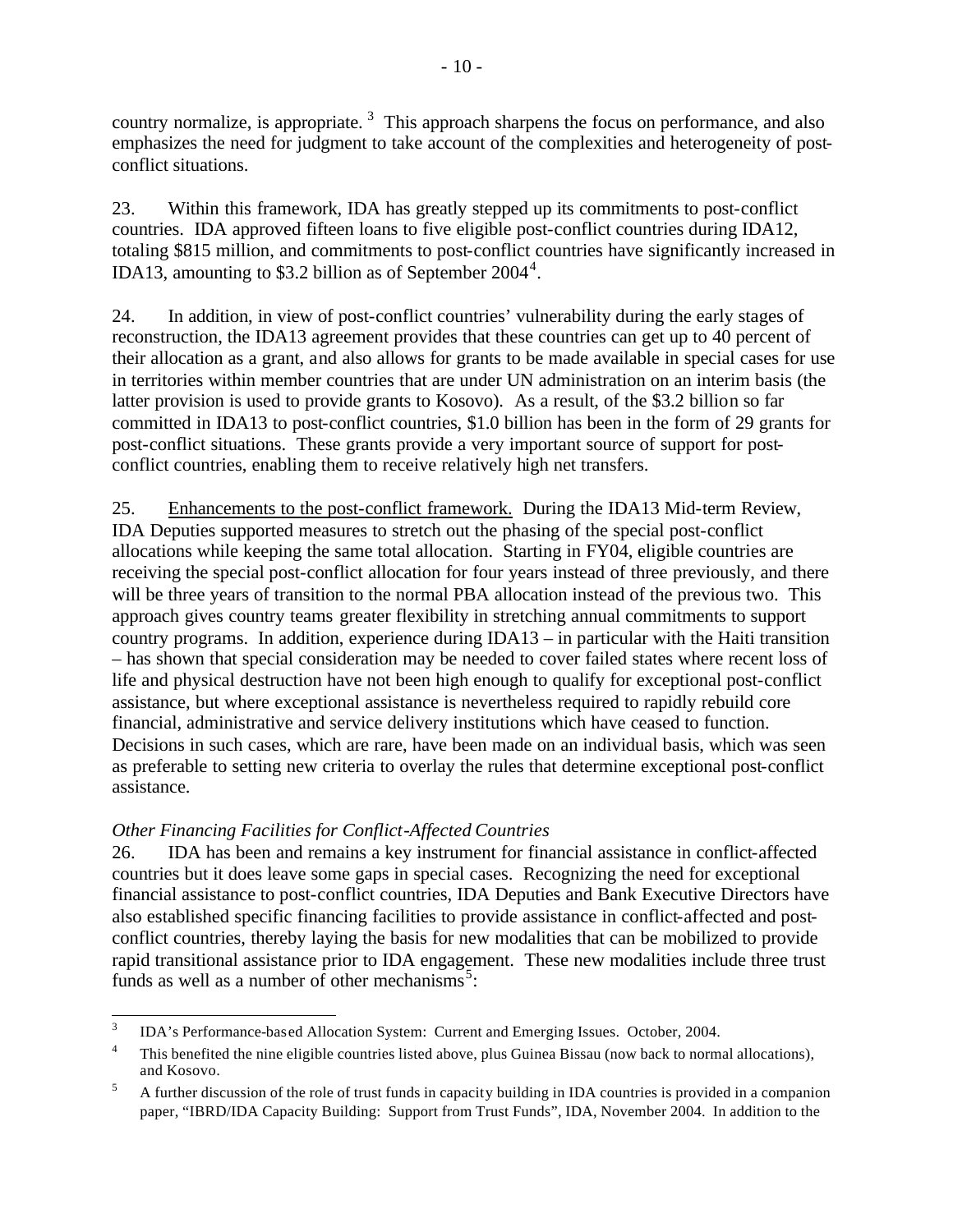27. Pre-arrears clearance grants from IDA: To address the problem of very limited access to resources that conflict-affected countries with arrears face, the IDA12 replenishment arrangements authorized the use of small amounts of grant funding to post-conflict countries with large and protracted arrears, but only as a last resort where other funding sources are inadequate and where the use of IDA credits would be inappropriate. These grants enable IDA to engage early with countries that are in the process of emerging from conflict without compromising the financial policies that prevent lending to countries in arrears. To date, DRC has received a \$50 million grant allocation to finance one operation, and Afghanistan has received a \$100 million allocation to finance four operations.

28. The Post-Conflict Fund: Assisting Conflict-Affected Countries. The Post-Conflict Fund, financed in part by the Bank's Development Grant Facility (DGF), was set up in August 1997 to support countries in transition from conflict to sustainable peace and economic development. Grants range from \$25,000 to \$1 million, but this can be exceeded for multi-year programs. As with the Bank's evolving approach to conflict, the PCF has evolved and adapted to new demands. In June 1999, the Executive Directors endorsed trust fund status for the PCF to enable donor contributions and more efficient management of funds in the 'stop-start' environment of operations in conflict-affected countries. The range of grant proposals that could be considered was also broadened to conflict-affected countries more generally, in line with the broadened mandate provided by OP/BP 2.30, and including for example conflict analysis, capacity building, community development, youth-at-risk, psychosocial and mental health in post-conflict populations, support for women and other vulnerable groups, focused research on the causes of conflict, and support for the reintegration of internally displaced people (IDPs) and refugees.<sup>6</sup>

29. The PCF was subject to an independent external evaluation completed in February 2002 (Muscat and Morfit 2002), which found that the PCF had broken new ground and generated new partnerships. The evaluation noted the relatively high performance of PCF grants, despite the high-risk and unstable settings in which most grants in conflict-affected countries must operate.

30. Grant approvals since the PCF's inception total \$66.9 million for 137 projects across 37 countries/territories, with disbursements of \$60 million. The Africa and the Eastern Europe and Central Asia Regions have received the highest share of approved grants. Partners have included governments, transitional authorities, UN agencies and a variety of NGOs. UNDP and other UN agencies have been the main beneficiaries of PCF grants (see Table 1).

 $\overline{a}$ 

mechanisms described in the text, another modality which the Bank can use to provide support to post-conflict countries is arrears accumulation, which allows the Bank flexibility to contribute to a country's financing plan by allowing debt service to continue to accumulate throughout the arrears clearance period, in cases where a country does not have sufficient resources to re-establish a track record of good performance through 'good faith payments'. Bank management can also propose to the Board to use IBRD net income to finance an ad hoc trust fund to support a country in non-accrual.

<sup>6</sup> The PCF has played an important role in allowing the Bank a more proactive role in addressing the needs of IDPs and refugees. The PCF has approved 17 grants for a total commitment of \$20 million to support reintegration of IDPs and refugees. For a recent evaluation of this portfolio see Rajagopalan (2004). For recent Bank analytical work on uprooted populations, see Holtzman and Nezam (2004).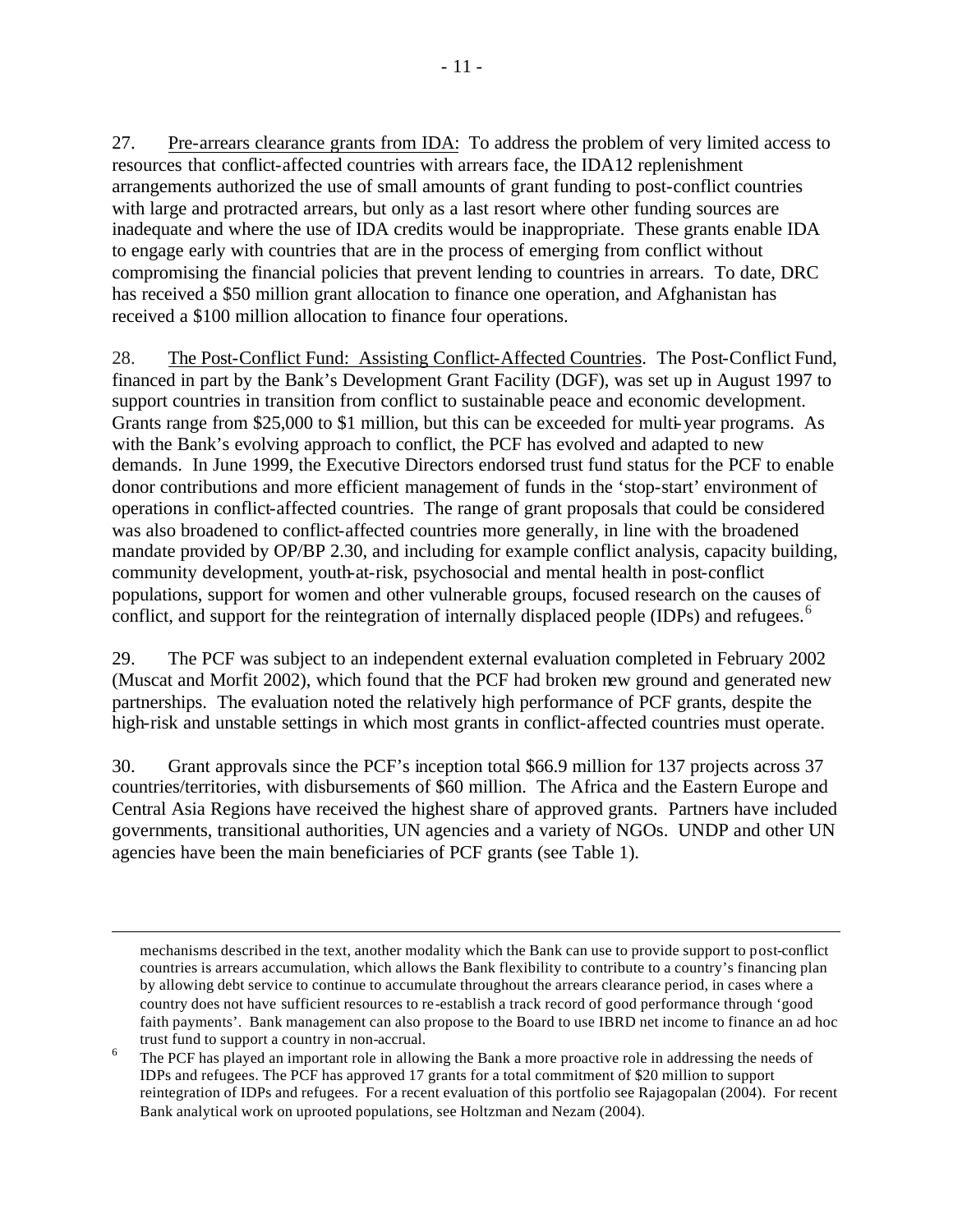| <b>PCF</b> Grants for:                 | Committed<br>$$$ million) | % of Total<br><b>Grants</b> | <b>Disbursed</b><br>(\$ million) |
|----------------------------------------|---------------------------|-----------------------------|----------------------------------|
| <b>UNDP</b>                            | 13.9                      | 21                          | 10.6                             |
| Other UN Agencies <sup>1</sup>         | 15.7                      | 23                          | 13.5                             |
| <b>Total PCF Grants to UN Agencies</b> | 29.6                      | 44                          | 24.1                             |

**Table 1: Post Conflict Fund (PCF) Grant Allocations to UNDP and other UN Agencies, 1997-04**

 $^{\rm 1.}$  ILO, UNICEF, UNFPA, UNHCR, UNMIK, UNOPS, PAHO, UNDPKO, MONUC, IOM, ESCWA, UNESCO.

Source: PCF/LICUS Secretariat (World Bank).

31. The LICUS Trust Fund: Support for readiness and early transitional activities in nonaccrual countries. The Low Income Countries Under Stress (LICUS) Initiative aims to improve the Bank's response in countries with weak policies and institutions, over 75% of which are conflict-affected. Of these, eight are IDA countries in non-accrual status with the Bank. In March 2002, the Board of Governors approved the establishment of the LICUS implementation trust fund with a \$25 million grant from surplus, to support countries in non-accrual status, where IDA financing is unavailable and PCF funds are insufficient to finance the integrated programs necessary to maintain readiness and supporting the early stages of transition. The objectives of the LICUS trust fund (LICUS TF) are to: (i) support the implementation of early policy and institutional reforms to improve performance and facilitate reengagement with the international community; (ii) develop resilient systems for social service delivery, including HIV/AIDS programs, that can continue to operate effectively and mobilize multi-donor support even in situations of political instability; and (iii) develop harmonized multi-donor approaches that combine scarce resources behind a selective strategy for reform. Administration of the LICUS TF is performed by the Post-Conflict Fund secretariat to ensure complementarity between the two programs.

32. The LICUS TF has already committed support to a number of re-engagement strategies in conflict-affected and post-conflict countries, including programs to CAR, Haiti, Liberia and Sudan totaling \$18.9 million and smaller grants of under \$1 million to Comoros and Somalia. These programs have just started disbursing so it is too early to judge success on the ground. However, the program shows some early encouraging results in terms of supporting multi-donor approaches. The Haiti and Liberia proposals support the implementation of results-based transitional approaches agreed between the government and the donor group; the Somalia program is a fully joint strategy between the Bank and UNDP; the Sudan program involves close collaboration with UNICEF, UNDP and bilateral donors to establish the basic administrative capacity and public finance systems necessary to rapidly implement reconstruction programs once progress in finalizing a comprehensive peace agreement has been made.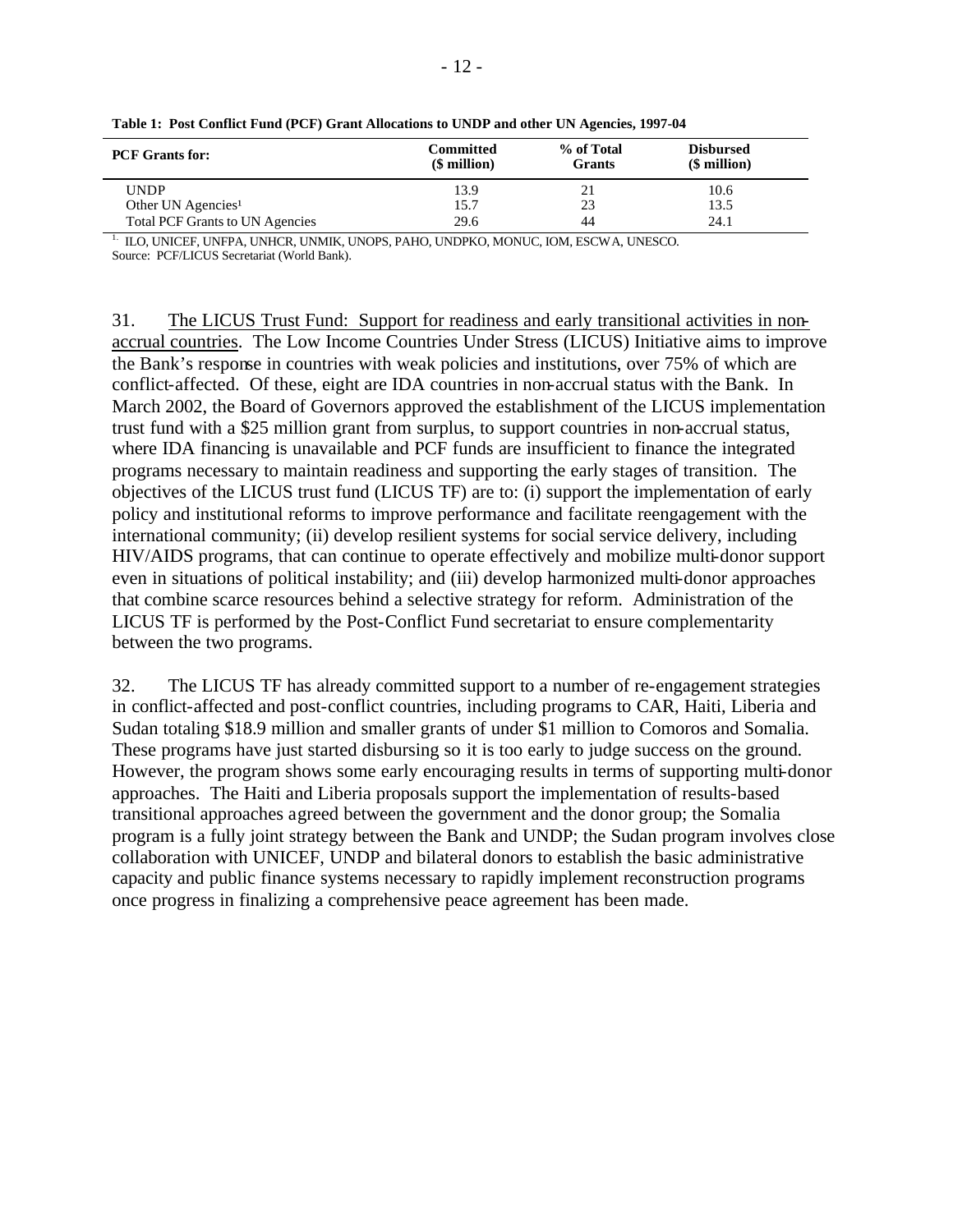33. Multi-Donor Trust Funds. Multi-Donor Trust Funds (MDTFs) are often used to mobilize resources and provide flexible financing mechanisms in conflict environments, especially to fund activities considered essential or urgent by the recipient government and donor community, and which are not easily covered through normal Bank or donor funding mechanisms. In some instances and on a case-by-case basis, the Bank has utilized its net income to make grants to post-conflict countries before a normal lending relationship can resume and has leveraged these resources by establishing multi-donor trust funds. The Holst Fund in West Bank Gaza was a pioneering example of this financing formula for conflict countries.<sup>7</sup>

34. Governance arrangements for MDTFs have evolved in recent years to include a closer cooperation between the Bank, UNDP and the regional development banks. The Timor-Leste trust fund was jointly managed by the Bank and the Asian Development Bank; the Afghanistan Reconstruction Trust Fund is governed by a Steering Committee composed of the Bank, UNDP, the Asian Development Bank and the Islamic Development Bank; and the International Reconstruction Fund Facility for Iraq is comprised of two separate funds administered by the Bank and UNDP under one joint review umbrella. As mentioned above, recent experience also indicates that MDTFs can be flexibly adapted to cover areas in which the Bank does not have expertise and works solely through partner UN agencies and other donors, including the financing of a program for police capacity-building in Afghanistan through UNDP's Law and Order Trust Fund for Afghanistan. The flexible use of MDTFs provides a practical approach to ensure that post-conflict recovery needs are comprehensively covered and interventions are provided through a unified budgetary framework, preserving the mandates and priorities of international partners, while ensuring that donor efforts and their financing are better coordinated. To better facilitate these arrangements, the Bank has developed framework agreements with several UN agencies on financial management. It is expected that these arrangements, together with on-going work on the harmonization of procurement, will assist in avoiding the delays which have been caused in some post-conflict operations by lack of fiduciary harmonization between the Bank and the UN system.

## **VI. Ongoing Strengthening of the Bank's Post-Conflict Response**

35. The World Bank is committed to continuing to learn from the experience of early engagement and close work with other partners in post-conflict settings. The Bank has participated actively in the UN Development Group/Executive Committee on Humanitarian Affairs efforts on transition models and discussions on transitional assistance, and has agreed with UNDP to hold discussions at the policy level to review the evolving capacities of the Bank,

 $\overline{a}$ 

<sup>7</sup> A recent study reviewed the Bank's experience with MDTFs, based on detailed assessments for West Bank/Gaza, Bosnia-Herzegovina, Timor-Leste and Afghanistan (Schiavo-Campo 2003). The study concludes that MDTFs are effective in coordinating post-conflict reconstruction programs and draws a number of important lessons, including the need to ensure that the MDTF performs both a fiduciary and an executive function; is linked with a realistic and comprehensive government budget; provides incentives for donors to join while avoiding earmarking; provides for systematic consultations with contributing donors; can start early, not waiting for all contributions to be in; includes an agreed set of priorities and closest possible involvement of local counterparts; avoids fragmentation of funding vehicles, especially between financing of recurrent needs and investments; includes strong safeguards to guard against corruption and leakages; and has well-functioning payments mechanisms.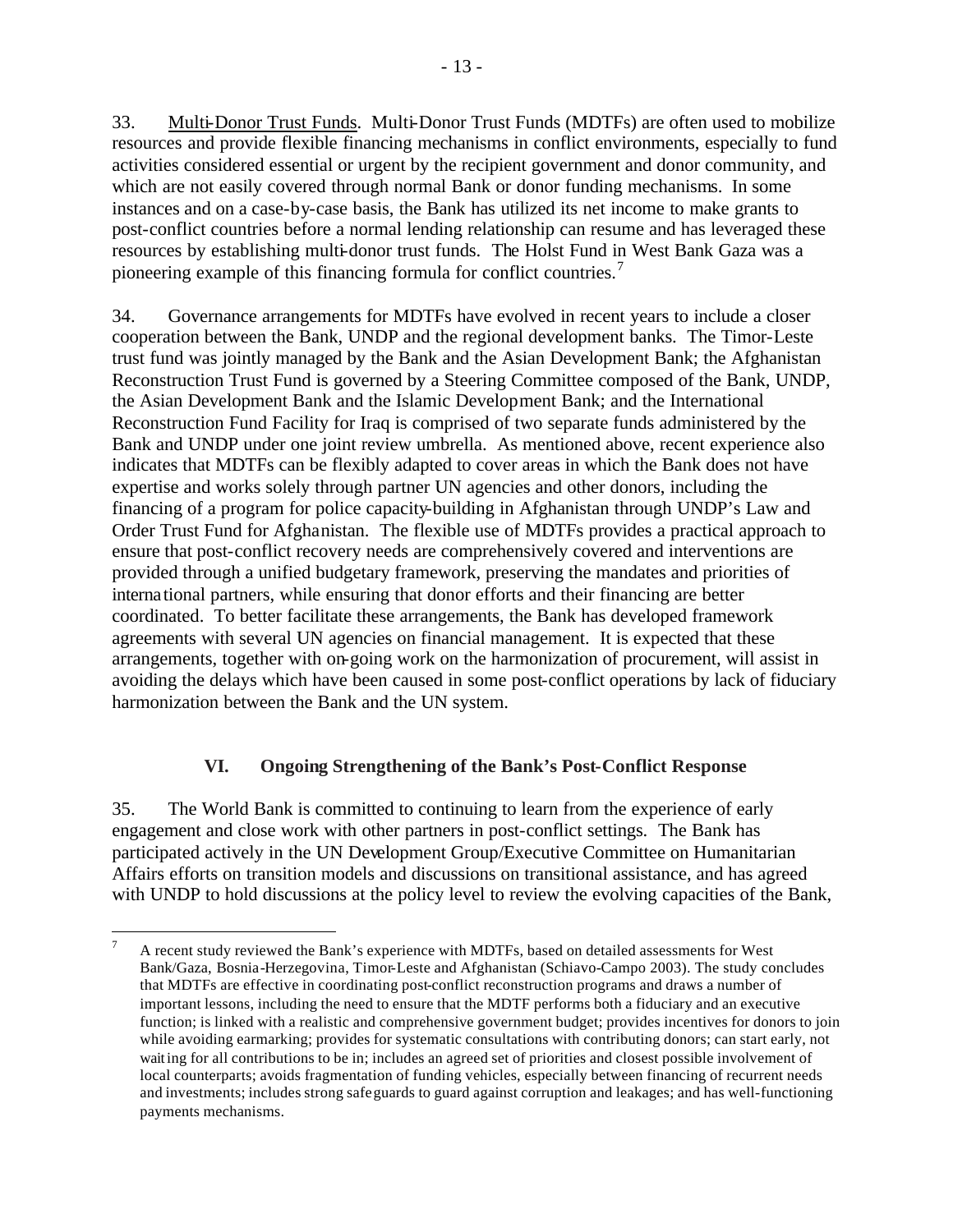the Fund, UNDP and the UN specialized agencies in order to inform country planning exercises. A review of the policy and procedural framework for emergency operations (O.P./B.P. 8.50) is currently underway and will result in a proposed revision to improve the speed of the Bank's response to natural disasters and post-conflict needs and its ability to work in a more integrated framework with the UN system and other development partners. The Bank will continue to evaluate the Post-Conflict Fund and LICUS Trust Fund to maintain a focus on quality support and to adapt to lessons learned. Finally, the Bank will continue to participate in collaborative research and policy discussions with development partners to better understand the links between peace, security and development, and develop new and more effective modes of assistance.

#### **VII. Conclusion**

36. Conflict prevention and post-conflict reconstruction are critical to the World Bank's mission of poverty reduction. Through an assessment of the causes, consequences and characteristics of conflict and the dissemination of lessons learned, the Bank has expanded and improved the design of development approaches specific to conflict-affected countries. Beginning with IDA12, IDA designed a new framework for calibrating its response to different phases of the post-conflict period. IDA grants now provide a very important source of support to post-conflict countries, enabling them to receive relatively large net transfers. Furthermore, this framework is evolving; IDA has added new and innovative instruments to assist countries that are making an effort to emerge from protracted and destructive conflict to restore human, social and institutional capital and rebuild damaged infrastructure. By virtue of their flexibility, the Post-Conflict Fund and LICUS Trust Fund can be mobilized to provide rapid transitional assistance to lay the basis for IDA engagement and to support collaborative multi-donor approaches between the UN system, IFIs and bilateral donors.

37. The Bank's strategy, tools and approaches to conflict-affected countries have evolved considerably since its early focus on physical reconstruction. Today, it is much better able to engage early and, by adapting its policies and instruments, work in closer harmonization with the UN system and other partners to help bridge the conflict-to-peace transition gap. Closer links in recent years between the Bank and the UN system on post-conflict needs assessments, resultsbased transitional frameworks and sectoral transitional strategies are helping to develop a stronger understanding of the links between conflict and development and share good practice in post-conflict recovery. Each post-conflict country does, however, face different challenges: needs, preferences of national counterparts, absorptive capacity, sectoral capabilities of different donors engaged and financing gaps must inform strategies which are adapted to country context. The Bank and the UN system have mutually supportive roles to play, through their complementary mandates on political, humanitarian, peace-keeping and development issues and the technical capacity and finance they can bring to bear. The Bank will evaluate carefully the report of the UN High Level Panel on Threats, Challenges and Change and its reform proposals pertaining to conflict prevention and reconstruction, and looks forward to deepening collaboration on global policy and country-level operational partnerships to address the critical peace, security and development nexus.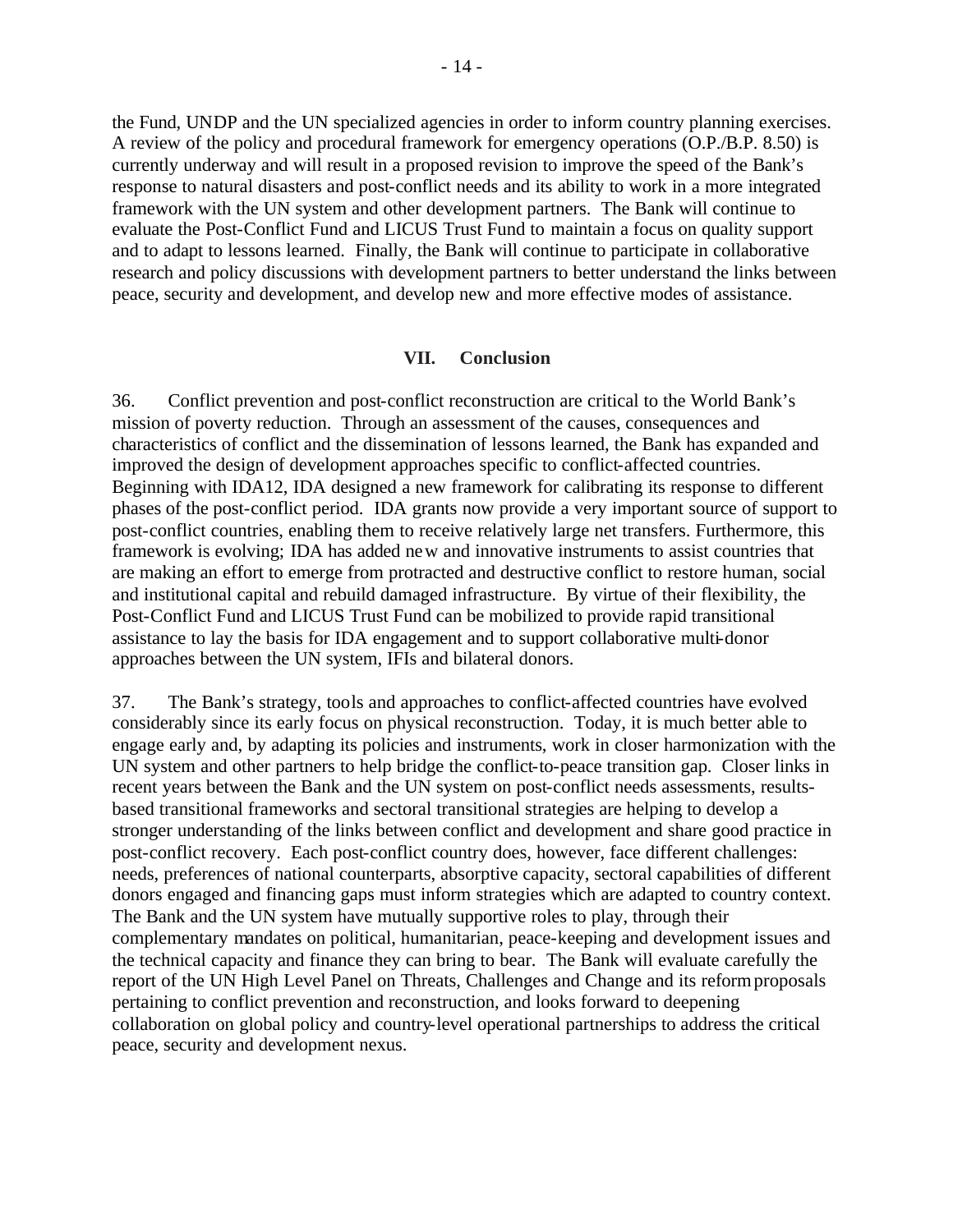#### **References**

- Holtzman, S. and T. Nezam. 2004. *Living in Limbo: Conflict-Induced Displacement in Europe and Central Asia.* Washington, DC: World Bank.
- Kievelitz, U. T. Schaef, M. Leonhardt, H. Hahn, and S. Vorwerk. 2004. "Practical Guide to Multilateral Needs Assessments in Post-Conflict Situations: A Joint UNDG, UNDP and World Bank Guide, Prepared by GTZ with the Support of BMZ." *Social Development Papers, Conflict Prevention & Reconstruction*, Paper No. 15. Washington, DC: World Bank.
- Muscat, R. and M. Morfit. 2002. *Breaking New Ground: An Independent Evaluation of the World Bank Post-Conflict Fund.* Development Alternatives, Inc. Bethesda, Maryland.
- Operations Evaluation Department (OED). 1998. *The World Bank's Experience with Post-Conflict Reconstruction.* Washington, DC: World Bank.
- Rajagopalan, S. 2004. "Within and Beyond Borders: An Independent Review of Post-Conflict Fund Support to Refugees and the Internally Displaced*." Social Development Papers, Conflict Prevention and Reconstruction*, Paper No. 17. Washington, DC: World Bank.
- Schiavo-Campo, S. 2003. "Financing and Aid Management Arrangements in Post-Conflict Situations." *Social Development Papers: Conflict Prevention & Reconstruction*, Paper No. 6. Washington, DC: World Bank.

World Bank. 2001. *Development Cooperation and Conflict: Operational Policy 2.30*. Washington, DC.

—————. 2001. *Development Cooperation and Conflict: Bank Procedures 2.30*. Washington, DC.

- —————. 12 July 2002. "Additions to IDA Resources: Thirteenth Replenishment". Washington, DC.
- —————. October 2004. "IDA's Performance-based Allocation System: Current and Emerging Issues." Washington, DC.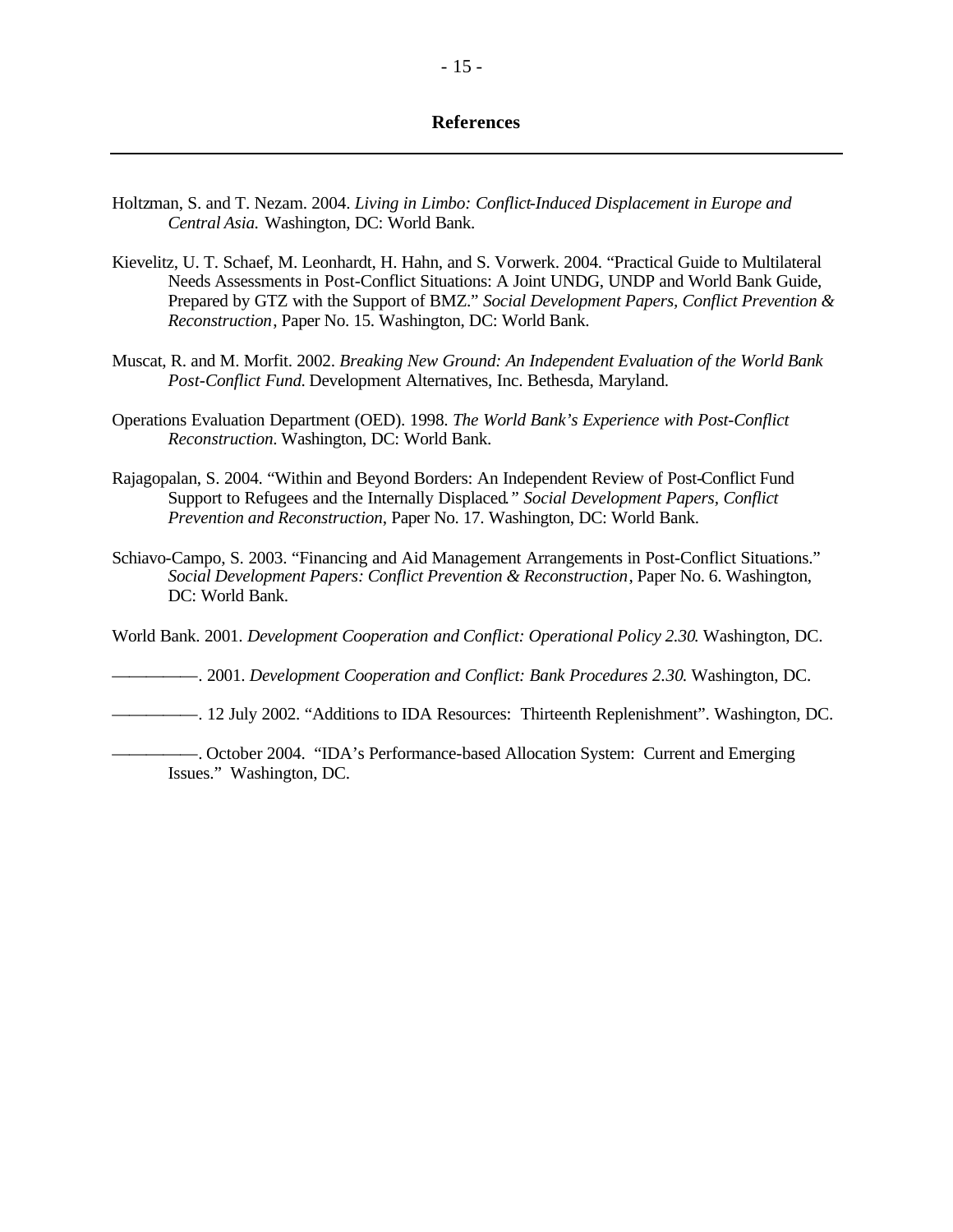## **Annex IDA's Approach for Allocating Resources to Post-Conflict Countries**

## **I. Introduction**

1. Assisting post-conflict countries<sup>8</sup> as they begin the process of recovery poses a special challenge for IDA. The effectiveness of IDA's response in these cases depends on ensuring the right timing, volume and composition of assistance. IDA seeks to provide staff and management with a more systematic basis for calibrating IDA's response to the different phases of the postconflict period. While the methodology for doing so sharpens the focus on performance – in line with the stronger emphasis on performance in all IDA countries – it also emphasizes the need for judgment to take account of the complexities and heterogeneity of post-conflict situations. This attachment outlines the key features of the methodology.

## **II. Overview of Procedure**

2. The allocation procedure for post-conflict countries encompasses the entire transition period and comprises three distinct steps. Before the end of the conflict, allocations tend to be low or non-existent. After the decision to engage has been made, the eligibility of the country for exceptional allocations is evaluated (Step I). If considered eligible, the country's needs and circumstances are assessed along with the prospects that IDA resources will have a positive impact on the recovery process. This assessment forms the basis for deciding the appropriate size of the initial one-year allocation (Step II) and is a key component of the effort to formulate a Transitional Support Strategy (TSS) which sets out IDA's assistance program for the immediate post-conflict period.<sup>9</sup>

3. Subsequent allocations are then made at annual intervals on the basis of performance and with country-specific adjustments as required by specific circumstances (Step III). Performance is measured by a set of Post-Conflict Progress Indicators (PCPI). A country will normally be expected to return to IDA's regular (CPIA-based) allocation process by the eighth year. Given the level of destruction and dislocation that some countries have experienced, it may in some cases be necessary to extend exceptional treatment for one, or at most two additional years. Details of each of these steps are provided below.

### **Step I: Determining Eligibility**

 $\overline{a}$ 

4. The primary objectives for IDA's re-engagement in a post-conflict country are to facilitate the transition to sustainable peace after hostilities have ceased and to support the resumption of economic and social development. The decision to engage in a country affected

<sup>8</sup> For the purpose of this note, the term "post-conflict country" refers to IDA countries emerging from violent and protracted conflict.

<sup>9</sup> See OP 2.30 *"Development Cooperation and Conflict".* The TSS would be in place for a period of up to 24 months and may be renewed for additional periods with the endorsement of the Executive Directors, until such time as a full, participatory Country Assistance Strategy (CAS) can be developed.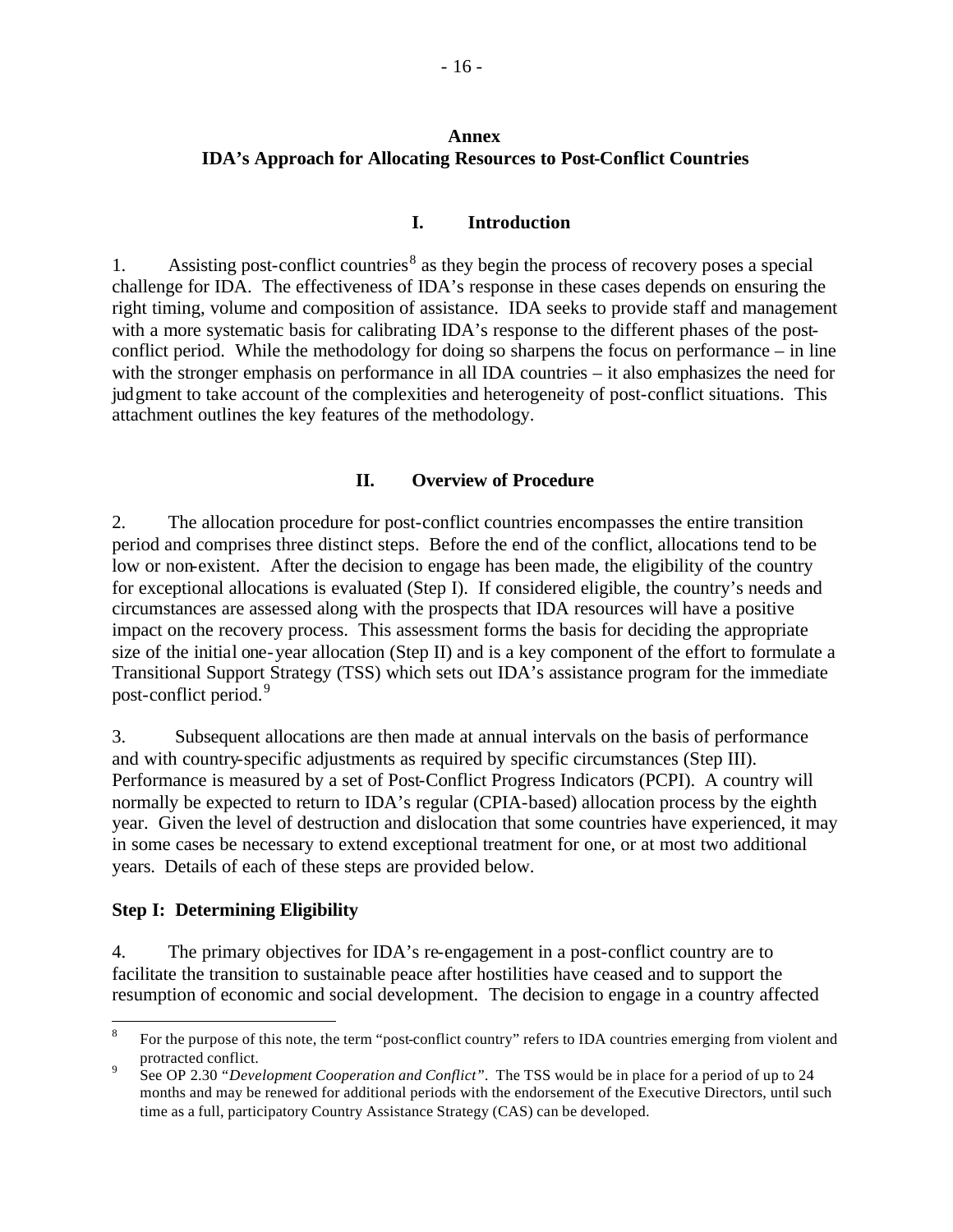by conflict is based on an assessment made by Bank staff and management, and will always be made in consultation with other international partners, including UN agencies and other multilateral organizations, bilateral donors and regional institutions as appropriate. The significance of a particular re-engagement opportunity will be set out in a TSS, as provided for in the Bank's operational policy on *"Development Cooperation and Conflict"*. <sup>10</sup> The process of ascertaining if a country qualifies for exceptional IDA allocations, and the size of this allocation, will be an important part of the preparation of the TSS.

5. After the decision on initial engagement has been made, staff evaluate the country's eligibility for access to exceptional post-conflict IDA allocations.<sup>11</sup> This access needs to be properly ring-fenced with eligibility criteria so that perennial poor performers with some record of conflict can be distinguished from countries that are making a determined effort to emerge from a protracted and highly destructive conflict. Eligible candidates are defined as: (i) a country that has suffered from a severe and long-lasting conflict which has led to the inactivity of the borrower for an extended period, or at least a substantial decline in the level of external assistance, including from IDA; (ii) a country that has experienced a short but highly intensive conflict leading to a disruption of IDA involvement; and (iii) a newly sovereign state that has emerged through the violent break-up of a former sovereign entity.

6. The intensity of the conflict has a direct bearing on the degree to which exceptional assistance is needed for reconstruction efforts. The three key dimensions of conflict intensity are: (i) the extent of human casualties directly or indirectly caused by the conflict; (ii) the proportion of the population that is either internally displaced, or in exile; and (iii) the extent of physical destruction, e.g., isolated, local, regional etc. Generally it is expected that eligible countries will be those that have experienced highly intensive conflicts as measured across one or more of these three dimensions. Given the frequent lack of good data in post-conflict situations, the evaluation will rely mainly on qualitative judgment to assess conflict intensity in each dimension, supplemented by quantitative evidence where available.

## **Step II: Determining the Initial Allocation**

7. Once the decision to engage has been made and country eligibility has been affirmed, staff initiate a consultative process to find the best possible match between the size of the initial allocation and country needs and circumstances, and the prospects for strong performance on a social and economic recovery program. The key input into this process is an assessment of four sets of issues that could have a bearing on the size of the initial allocation: (i) the prospects of peace; (ii) country needs, capacity and resources; (iii) government commitment to sustainable development; and (iv) moral hazard considerations. The lack of a recent performance track record and other reliable information that often characterize the immediate post-conflict period necessitates that the assessment be based mainly on qualitative judgments, though supplemented with quantitative data where available. An indicative list of 10 sets of questions has been developed to guide the assessment (see Attachment 1) which should be summarized in the TSS.

<sup>10</sup>  $^{10}$  Or in a CAS if appropriate.

Since countries may re-activate at any point during the year, the allocations are not tied to the fiscal year cycle.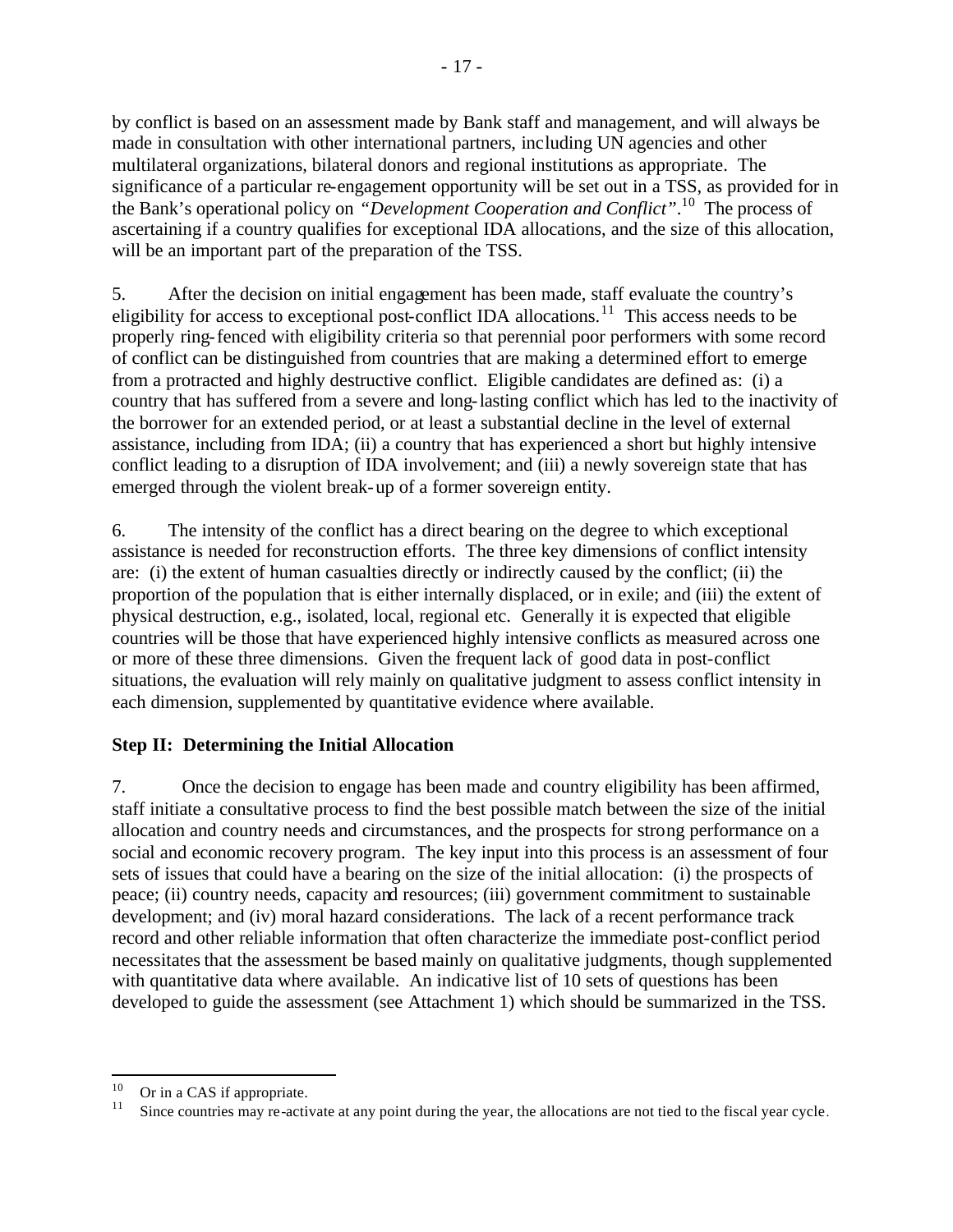8. Given the acute need for resources typically faced by countries devastated by conflict, it is expected that most eligible countries will need an allocation that exceeds what they would qualify for based on their regular IDA performance rating. This allocation typically is on the order of \$6 per capita per annum. While this range is in line with the per capita levels that have been seen as necessary in recent post-conflict cases, it is important to note that most past cases have been countries with relatively small populations. More populous countries may face special difficulties in rapidly absorbing high per capita levels of aid. To avoid over-allocating scarce IDA resources, special attention should therefore be given to assessing the absorptive capacity of countries with large populations. Higher allocations could be considered if warranted by special circumstances, e.g., in cases where the conflict has been extremely destructive, but where the government's capacity to implement a comprehensive recovery program has remained strong.<sup>12</sup>

9. At the time of the determination of the initial allocation, the country team also does a 'shadow' rating of country performance, using a set of indicators tailored to post-conflict circumstances (see next section). Given the data limitations that are normal in the early postconflict recovery phase, the main function of the results of this rating exercise would be to provide a benchmark against which future ratings can be compared.

## **Step III: Determining Subsequent Allocations**

10. Allocation norms for the second and subsequent years are based on systematic performance measurement using a set of indicators specifically tailored to the realities of postconflict countries. With the exception of the indicators that relate to security and reconciliation, these Post-Conflict Performance Indicators have been adapted from existing CPIA indicators and have been formulated to take account of the lack of reliable information and data that is often a feature of post-conflict contexts.<sup>13</sup> As with the CPIA, standards have been set such that a country at any stage of development is able to score well. Furthermore, performance is measured on the basis of the government's record of implementing pro-poor measures. The PCPI rating scale ranges from 1 to 6. Given the short-term horizon of the new allocation mechanism and the volatility of post-conflict-situations, the PCPI should be updated at least once a year. Where available, the ARPP (the portfolio component of the performance rating) is included with a 20 percent weight to form the Post-Conflict Performance Rating (PCPR).

11. The PCPR is the basis for the calculation of indicative post-conflict allocation norms. These norms, in turn, are the basis for determining assistance levels for the program that is set out in the TSS for each country. The norms will increase or decrease depending on country performance: countries with good performance will be able to maintain or increase their exceptional allocation norms, whereas less strong performers could see a significant decrease. If the initial allocation was already at the high end of the normal allocation range, continued strong performance would be necessary to sustain that level for a second year. If the initial allocation

<sup>12</sup> <sup>12</sup> For post-conflict countries with large and protracted arrears to the Bank, the allocation methodology is also proposed to be used as an input to the determination of the size of pre -arrears clearance IDA grants authorized in the IDA12 Replenishment Agreement.

<sup>&</sup>lt;sup>13</sup> For further detail, a 2004 review and update of the Post Conflict Progress Indicators and the PCPI questionnaire is available upon request.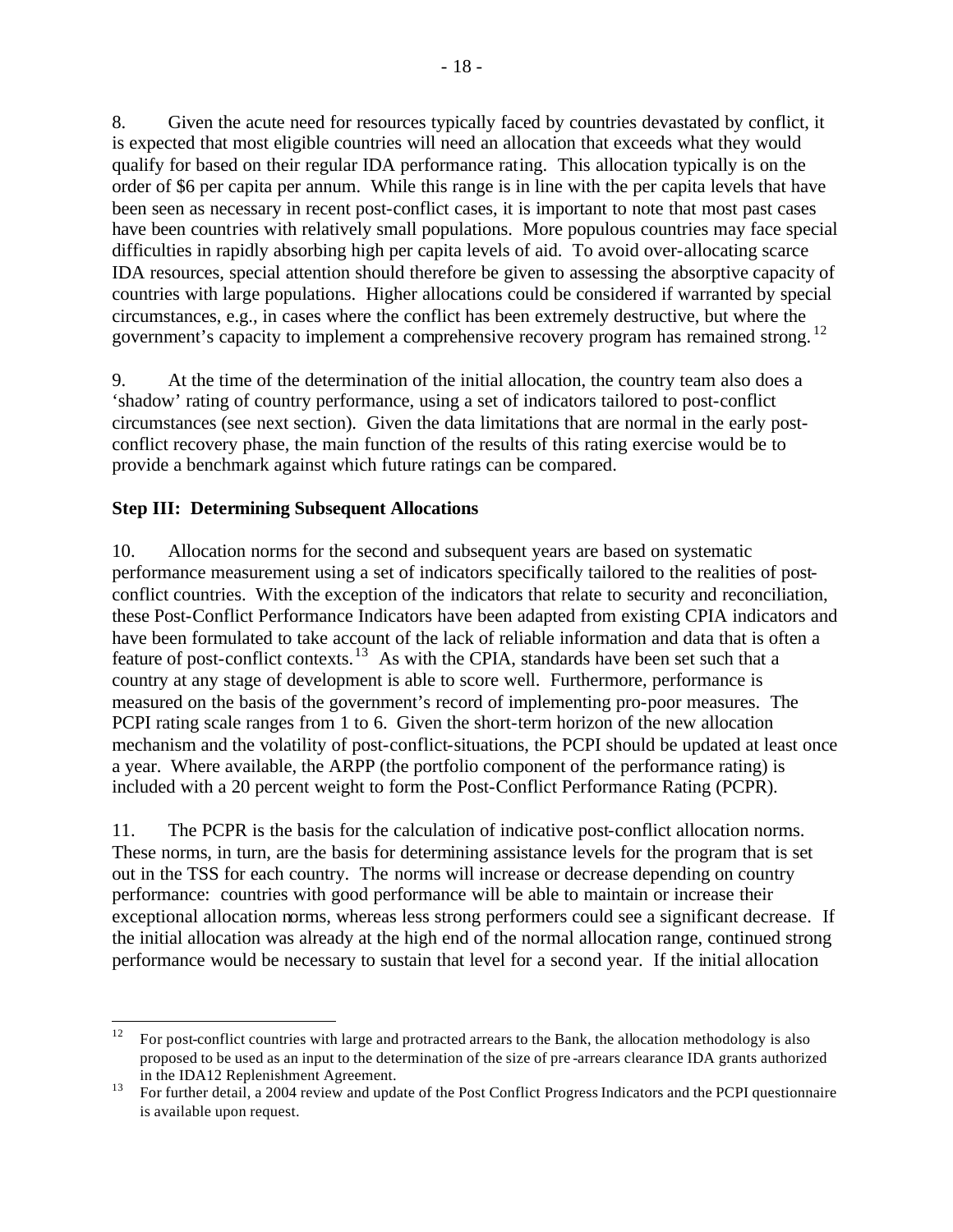was in the medium range, subsequent allocation norms reflecting various performance levels could be represented as shown in Figure 1.

12. Exceptional post-conflict allocations are not an "entitlement" but rather a reflection of special assistance by IDA to support countries performing strongly in a program to consolidate peace and reconciliation. To underline this fact and ensure broad equity in IDA's performancebased allocation system, exceptional post-conflict allocations are limited in duration. Eligibility for exceptional allocations is normally limited to four years. During the subsequent three years the post-conflict allocation premium is expected to be phased out, so that by year 8 the country will return to regular performance based IDA allocations.